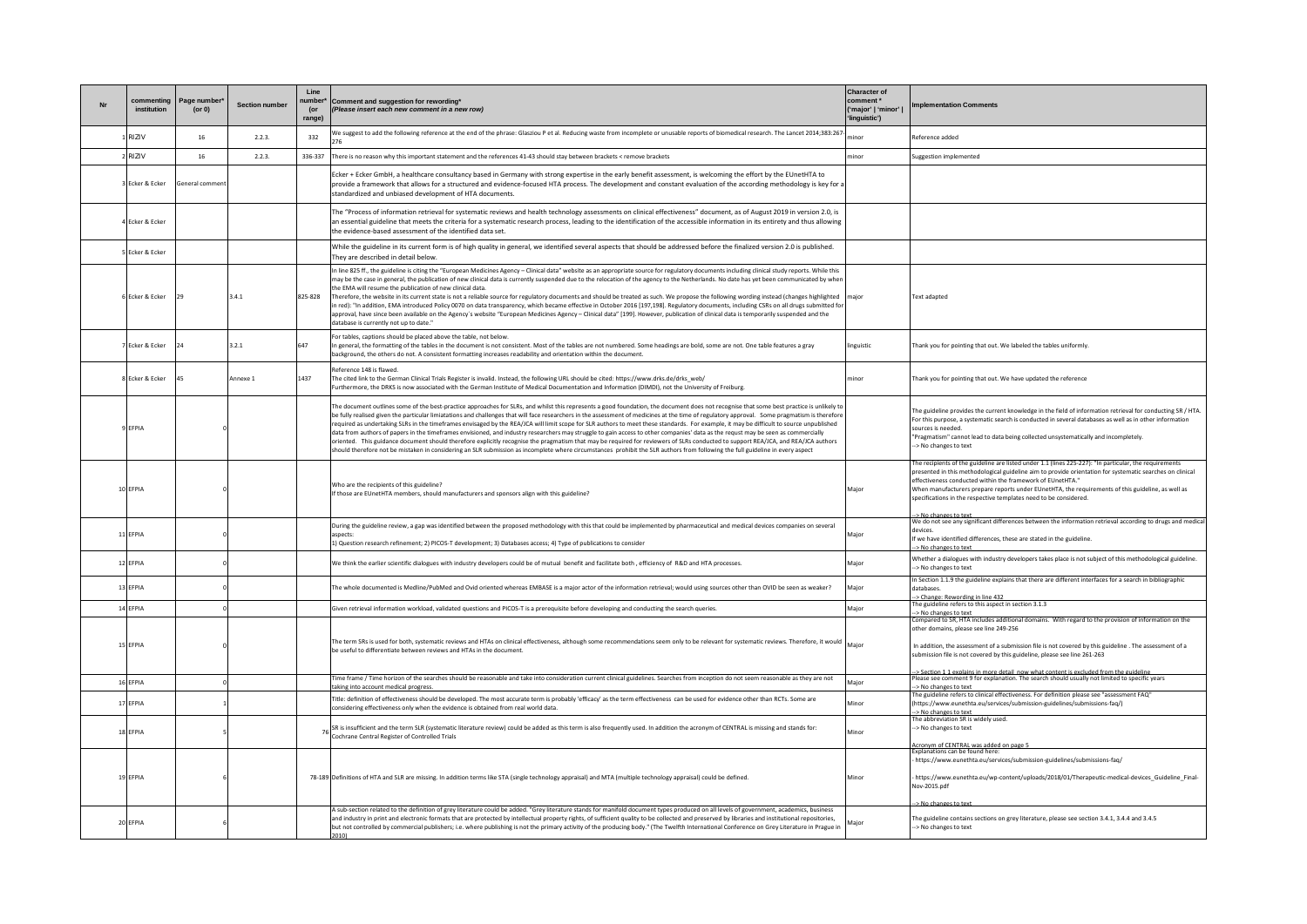| 21 EFPIA |      |                                | A sub-section related to the definition of available primary/secondary/tertiary publications could be added.                                                                                                                                                                                                                                                                                                                                                                                                                                                                    | Maior      | In our opinion the term "primary study" needs no further explanation. "secondary", "tertiary" --> these<br>terms are not mentioned in the guideline -- > No changes to text                                                                                                                                                                                                                                                                                                                                                                                                                                                                                  |
|----------|------|--------------------------------|---------------------------------------------------------------------------------------------------------------------------------------------------------------------------------------------------------------------------------------------------------------------------------------------------------------------------------------------------------------------------------------------------------------------------------------------------------------------------------------------------------------------------------------------------------------------------------|------------|--------------------------------------------------------------------------------------------------------------------------------------------------------------------------------------------------------------------------------------------------------------------------------------------------------------------------------------------------------------------------------------------------------------------------------------------------------------------------------------------------------------------------------------------------------------------------------------------------------------------------------------------------------------|
| 22 EFPIA |      | 1.1.6.                         | Embase segment is lacking. The whole publication is oriented to PubMed and Ovid (Embase), while the Embase segment can be developed by its own. Database users can contract directly<br>with Embase without using Ovid as a search platform. Reading these guidelines, users could understood a mandatory incitement to buy Ovid access.<br>116                                                                                                                                                                                                                                 | Maior      | 1.1.6 explains the different PubMed segments. There is no need to explain the Embase content. In terms of<br>choosing databases please see 3.1.4 "choosing information sources"                                                                                                                                                                                                                                                                                                                                                                                                                                                                              |
|          |      |                                | Based on this, a new segment discussing on the difference on Embase and PubMed databases should be needed.                                                                                                                                                                                                                                                                                                                                                                                                                                                                      |            | -> no changes to text                                                                                                                                                                                                                                                                                                                                                                                                                                                                                                                                                                                                                                        |
| 23 EFPIA |      | 1.1.6                          | 120 PMC is not defined                                                                                                                                                                                                                                                                                                                                                                                                                                                                                                                                                          | Minor      | Abbreviation added on page 5                                                                                                                                                                                                                                                                                                                                                                                                                                                                                                                                                                                                                                 |
| 24 EFPIA |      | 1.1.8.                         | ADJ for Ovid is missing. NEAR and NEXT are missing for Embase. The utility and use of proximity operators could be argued. The Boolean operators "AND" could be sufficient when<br>138<br>searching in the titles and abstracts.                                                                                                                                                                                                                                                                                                                                                | Minor      | Section 1.1.8 explains the terms without specifying when certain search functions are best used. In this<br>section also information on the approximate operators is provided.<br>-> No changes to the text                                                                                                                                                                                                                                                                                                                                                                                                                                                  |
| 25 EFPIA |      | 1.1.8.                         | 150-152 The function 'Emtree' in Embase is providing synonymous terms that could complete the FACET (family words)                                                                                                                                                                                                                                                                                                                                                                                                                                                              | Minor      | The search lines 150-152 refer to "Search fields'<br>-> No changes to the text                                                                                                                                                                                                                                                                                                                                                                                                                                                                                                                                                                               |
| 26 EFPIA |      | Summan                         | 160-161 A major difference is also that the interfaces differ in the search syntax (it is mentioned in the text later, but could be added here)                                                                                                                                                                                                                                                                                                                                                                                                                                 | Minor      | This is what is meant by the word "functionalities".<br>> No changes to text                                                                                                                                                                                                                                                                                                                                                                                                                                                                                                                                                                                 |
| 27 FEPIA |      | 1.1.10                         | 175 CENTRAL is the 'acronym' (even if it is not a strict acronym) of Cochrane Central Register of Controlled Trials                                                                                                                                                                                                                                                                                                                                                                                                                                                             | Minor      | Thank you, we added the Acronym on page 5                                                                                                                                                                                                                                                                                                                                                                                                                                                                                                                                                                                                                    |
| 28 EFPIA |      | 1.1.10.                        | 171-175 As MeSH is used for PubMed. Embase has its own headings and should be developed.                                                                                                                                                                                                                                                                                                                                                                                                                                                                                        | Minor      | please see section 1.1.10.<br>-> No changes to text                                                                                                                                                                                                                                                                                                                                                                                                                                                                                                                                                                                                          |
| 29 EFPIA |      | 1.1.10                         | 165-180 Author key words are not mentioned and it is central in Embase                                                                                                                                                                                                                                                                                                                                                                                                                                                                                                          | Minor      | Since authors' keywords are not controlled keywords, we do not go into them further in the guideline.<br>-> No changes to text                                                                                                                                                                                                                                                                                                                                                                                                                                                                                                                               |
|          |      |                                | It is stated that SRs need to be performed in a systematic, transparent and reproductible manner. However this guideline is providing only Medline/PubMed and Ovid guidance to<br>EUnetHTA framework, as pharmaceutical and medical devices companies and other can use Embase without using Ovid platform, is this an incitement to companies or other institutions to                                                                                                                                                                                                         |            | The Guideline does not demand a particular provider.                                                                                                                                                                                                                                                                                                                                                                                                                                                                                                                                                                                                         |
| 30 EFPIA |      |                                | 191-200 buy Ovid?                                                                                                                                                                                                                                                                                                                                                                                                                                                                                                                                                               | Major      | -> We have adapted section 1.1.9 and other sections to make this aspect clearer.                                                                                                                                                                                                                                                                                                                                                                                                                                                                                                                                                                             |
|          |      |                                | In order to obtain complete alignment when conducting an HTA, identical database languages should be necessary between the HTA bodies and companies. Why the EUnetHTA framework<br>nembers wouldn't prefer Embase access instead of Ovid?                                                                                                                                                                                                                                                                                                                                       |            |                                                                                                                                                                                                                                                                                                                                                                                                                                                                                                                                                                                                                                                              |
| 31 EFPIA | 10   | Summar                         | 198-200 Will the guideline transferred to EU HTA process in the future as it is (after 2020 or when the new law is effective)?                                                                                                                                                                                                                                                                                                                                                                                                                                                  | Major      | The guideline is for EUnetHTA. The use in a different context must be decided elsewhere.<br>> No changes to text                                                                                                                                                                                                                                                                                                                                                                                                                                                                                                                                             |
| 32 EFPIA | 10   | Summar                         | 198-200 guideline for systematic searches () conducted within the framework of EUnetHTA." Should this not be a more general approach going beyond EUnetHTA?                                                                                                                                                                                                                                                                                                                                                                                                                     | Minor      | The guideline is for EUnetHTA. The use in a different context must be decided elsewhere.<br>> No changes to text                                                                                                                                                                                                                                                                                                                                                                                                                                                                                                                                             |
| 33 EFPIA |      | Summary                        | 207 General question (here and elsewhere): How are "specialists" defined and selected? There should be a documented process for this.                                                                                                                                                                                                                                                                                                                                                                                                                                           | Major      | In EUnetHTA, the requirements are as followed:<br>· Confirmation by the HTA agency that the person proposed works as an information specialist<br>has experience in developing search strategies and conducting searches for HTAs, systematic reviews<br>and/or other evidence syntheses. (An information specialist with little experience may conduct searches.<br>provided that the information retrieval process is closely supervised and quality assured by an experienced<br>information specialist.)<br>If possible, the HTA agency should provide a list of references where the information specialist is listed as a<br>co-author or contributor. |
| 34 EFPIA | 10/1 | Summary and table<br>with mair | Recommendations for registry searches are not included in the table but only recommendations for searches in bibliographic databases although in section 3.2 detailed recommendations<br>Table                                                                                                                                                                                                                                                                                                                                                                                  | Major      | -> Content added to Annexe 4<br>The search in study registers is represented in the 2nd recommendation.                                                                                                                                                                                                                                                                                                                                                                                                                                                                                                                                                      |
| 35 EFPIA | 10   | recommendations                | for registry searches are given<br>1st recommendation should be as follows:<br>/hen conducting SRs and HTAs, the quality of the initial question is an essential condition. A well-articulated research question will provide the investigators with critical information about<br>211-212 the project by defining the focus of the research, its scope, and the objectives.                                                                                                                                                                                                    | Maior      | -> No changes to text<br>Not all recommendations of the guideline can be listed in the summary. However, there is a section in the<br>guideline on "structuring the search strategy" (3.1.3). The introduction of statistical methods is not part of<br>the guideline<br>-> No changes to text                                                                                                                                                                                                                                                                                                                                                               |
| 36 EFPIA | 10   |                                | dentification, selection of pertinent information and adoption of pertinent statistical methods are also essential<br>urrent 3rd recommendation:<br>211-212 Instead of "Besides MEDLINE, other bibliographic databases such as Embase and CENTRAL should be searched to identify all published relevant studies on the topic of interest", this<br>entence could be replaced by "MedLine, Embase and Central should be searched to identify all published relevant studies on the topic of interest"                                                                            | Linguistic | In the methodological guideline, we review the existing literature on the topic. Concrete instructions can be<br>found in Appendix 4.<br>-- No changes to text                                                                                                                                                                                                                                                                                                                                                                                                                                                                                               |
| 37 FEPIA | 11   |                                | Current 4th recommendation:<br>Instead of "Individual search strategies must be developed for selected databases using both free-text terms and, if available, subject headings", this sentence could be replaced by<br>"Individual search strategies must be developed for selected databases using either free-text terms or limitations to title/abstract, according to the research field (e.g. diabetes terms in title   linguistic<br>"Individual s<br>or abstract) and, if available, subject headings.                                                                  |            | The content of the proposed text does not differ from that of the guideline.<br>-- No changes to text                                                                                                                                                                                                                                                                                                                                                                                                                                                                                                                                                        |
| 38 EFPIA | 11   |                                | oposed new recommendation<br>211-212 Question to be raised: are several PICOS-T to be developed because of several populations and/or comparators for a given intervention? A SR/HTA could frequently consider this kind of<br>situation. In this case, a global search strategy wouldn't facilitate the selection of papers by investigators.                                                                                                                                                                                                                                  | Maior      | --> In Section 3.1.3 we have added a reference to different PICOS and comment in more detail on this<br>topic.                                                                                                                                                                                                                                                                                                                                                                                                                                                                                                                                               |
| 39 FEPIA | 11   |                                | The database access dates should be clearly showed. Then, during updates, an overlap of 2 months is needed when performing the search compared to the previous one (e.g. initial search<br>211-212<br>performed in July 2015, the update should consider a time frame from May 2015). The reason is that databases are being retroactively updated and new added papers the at the time of<br>the initial search could be miss.                                                                                                                                                 | Major      | Please see section 3.1.10 for details of an updating searches<br>-> No changes to text                                                                                                                                                                                                                                                                                                                                                                                                                                                                                                                                                                       |
| 40 FFPIA | 11   |                                | Current 7th recommendation:<br>211-212 This recommendation is not clear for the reader. Agencies are also conducting rapid reviews using systematic literature reviews. The term of 'rapid review' should be added to the guideline<br>in order to helo the reader making the difference between this kind of reviews and more classical reviews using primary papers.                                                                                                                                                                                                          | Maior      | Rapid Reviews are not part of this guideline.<br>-> We have reworded the sentence in the recommendations.                                                                                                                                                                                                                                                                                                                                                                                                                                                                                                                                                    |
| 41 EFPIA | 10   | Summary                        | 211 7th recommendation: the update search should have a sufficient timely overlap.                                                                                                                                                                                                                                                                                                                                                                                                                                                                                              | Major      | See comment number 39<br>-> No changes to text                                                                                                                                                                                                                                                                                                                                                                                                                                                                                                                                                                                                               |
| 42 EFPIA | 12   |                                | A PICOS-T sub-section could be developed as this is the corner stone and the canvas of the search strategy. On the other hand, we suggest to expand the PICOS to PICOS-T in order to take<br>into consideration the Time frame / time horizon of the search.<br>In addition, a product can be labelled in different populations. So according to the population label, the comparators and time frame / Time horizon of the search could differ.<br>Also complete and clear list of exclusion / inclusion criteria can help the investigator with the step of papers selection. | Major      | please see comment nr. 38                                                                                                                                                                                                                                                                                                                                                                                                                                                                                                                                                                                                                                    |
| 43 FEPIA | 12   | 1,1                            | Similar tools will ensure alignment between EUnetHTA framework members and manufacturers. In practice, the manufacturers are submitting their own dossiers using the tools they have<br>218-222 access to<br>The companies could have direct access to Embase without using Ovid. As previously stated, the search language is not the same between both databases.                                                                                                                                                                                                             | Major      | please see comment nr. 13, 30                                                                                                                                                                                                                                                                                                                                                                                                                                                                                                                                                                                                                                |
| 44 EFPIA | 12   | 1,1                            | When conducting SRs and HTAs, the quality of the initial question is crucial for information retrieval. A well-articulated research question will provide the investigators with critical<br>214-227<br>information about the project by defining the focus of the research, its scope, and the objectives.                                                                                                                                                                                                                                                                     | Major      | This aspect is covered in section "3.1.3. Structuring the search strategy".<br>> No changes to text                                                                                                                                                                                                                                                                                                                                                                                                                                                                                                                                                          |
| 45 EFPIA | 12   | 1,1                            | 225-227 There is a difference between 'clinical effectiveness' and 'clinical efficacy', and this guideline should be careful in use of either phrase in isolation.                                                                                                                                                                                                                                                                                                                                                                                                              | Minor      | please see comment nr. 17                                                                                                                                                                                                                                                                                                                                                                                                                                                                                                                                                                                                                                    |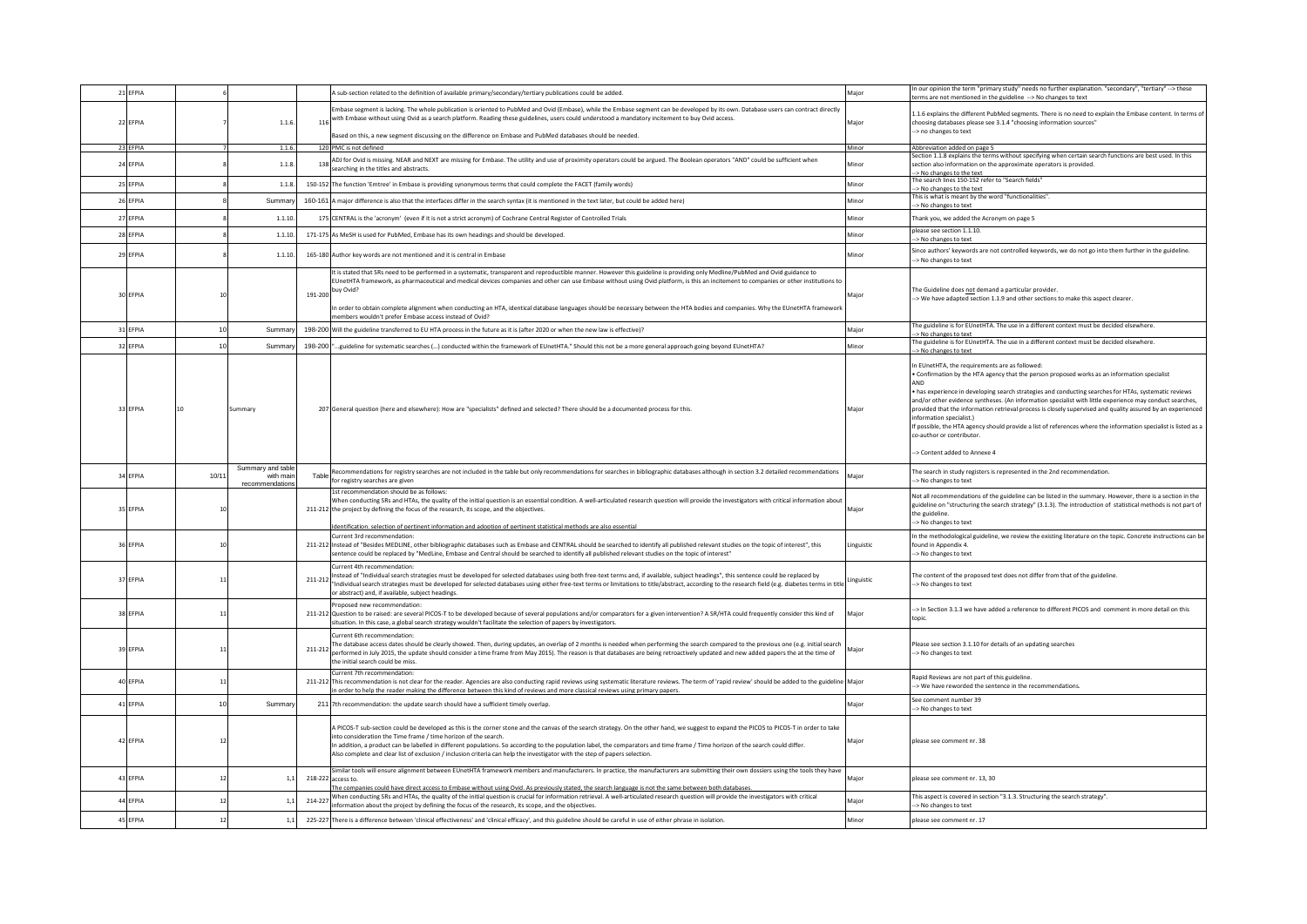| 46 EFPIA | 12 | 1,1    | When assessing the relative efficacy assessment (REA), abstracts from congress and conferences are currently being included as they could be the unique source of information available by<br>the time of the assessment. Then a paragraph on the topic could be developed. But the reader should be informed that the information coming from conference/congress abstracts could<br>differ from full paper publication.<br>In practice:<br>229-236 1) Abstracts from Congresses/Conferences are the main source of information when a full publication is not yet available.<br>2) Since a full publication is available, it will become the main source of information not the abstract any more.<br>3) In case efficacy data are published by regulatory or reimbursement HTA agencies, these data will be preferred over full paper publication.<br>In conclusion, the assessment HTA efficacy data is preferred over full publication and full publications is preferred over abstracts                                                                                                                                                                                                                                                                                                                                                                                                                                                                                                                                                                                                                                                                                                                                                                                                                                                     | In the guideline there is a section on searching for conference abstracts (please see 3.4.4).<br>Major<br>-> No changes to text                                                                                                                                                                                                                                                                                                                                                                                                                                                                                                                                                            |
|----------|----|--------|---------------------------------------------------------------------------------------------------------------------------------------------------------------------------------------------------------------------------------------------------------------------------------------------------------------------------------------------------------------------------------------------------------------------------------------------------------------------------------------------------------------------------------------------------------------------------------------------------------------------------------------------------------------------------------------------------------------------------------------------------------------------------------------------------------------------------------------------------------------------------------------------------------------------------------------------------------------------------------------------------------------------------------------------------------------------------------------------------------------------------------------------------------------------------------------------------------------------------------------------------------------------------------------------------------------------------------------------------------------------------------------------------------------------------------------------------------------------------------------------------------------------------------------------------------------------------------------------------------------------------------------------------------------------------------------------------------------------------------------------------------------------------------------------------------------------------------------------------|--------------------------------------------------------------------------------------------------------------------------------------------------------------------------------------------------------------------------------------------------------------------------------------------------------------------------------------------------------------------------------------------------------------------------------------------------------------------------------------------------------------------------------------------------------------------------------------------------------------------------------------------------------------------------------------------|
| 47 EFPIA | 12 | 1.1    | The description of searches for studies on specific aspects such as safety, diagnostic accuracy, and economic evaluations (for HTAs) will not form part of this guideline.". But this would be<br>249-251 helpful. A reproduction of search guidance for clinical evidence is nice, but not really neccessary. Respective processes are well established. So this is just another guidance summarizing<br>vell known facts. Just adding more bureaucracy.                                                                                                                                                                                                                                                                                                                                                                                                                                                                                                                                                                                                                                                                                                                                                                                                                                                                                                                                                                                                                                                                                                                                                                                                                                                                                                                                                                                         | In the guideline we refer to the SuRe info portal (http://vortal.htai.org) for these other aspects. --> No<br>Major<br>changes to text                                                                                                                                                                                                                                                                                                                                                                                                                                                                                                                                                     |
| 48 EFPIA | 15 | 2,1    | Embase segment is lacking. The whole publication is oriented to PubMed and Ovid (Embase), while the Embase segment can be developed by its own. Database users can contract directly<br>with Embase without using Ovid as a search platform. Reading these guidelines, users could understood an mandatory incitement to buy Ovid access.<br>270-289<br>Based on this, a new segment discussing on the difference on Embase and PubMed databases should be needed.                                                                                                                                                                                                                                                                                                                                                                                                                                                                                                                                                                                                                                                                                                                                                                                                                                                                                                                                                                                                                                                                                                                                                                                                                                                                                                                                                                                | Major<br>please see comments nr. 13, 30                                                                                                                                                                                                                                                                                                                                                                                                                                                                                                                                                                                                                                                    |
| 49 EFPIA | 15 | 2.1    | 272 How were those sources selected? A systematic search would require a description (e.g. timliness, topic, region)                                                                                                                                                                                                                                                                                                                                                                                                                                                                                                                                                                                                                                                                                                                                                                                                                                                                                                                                                                                                                                                                                                                                                                                                                                                                                                                                                                                                                                                                                                                                                                                                                                                                                                                              | The methodological approach of the guideline was described and agreed on in advance in a concept paper.<br>Minor<br>-> No changes to text                                                                                                                                                                                                                                                                                                                                                                                                                                                                                                                                                  |
| 50 EFPIA | 15 | 2,1    | 288 The related citation search also exists in Embase. However it is less accurate than in PubMed.                                                                                                                                                                                                                                                                                                                                                                                                                                                                                                                                                                                                                                                                                                                                                                                                                                                                                                                                                                                                                                                                                                                                                                                                                                                                                                                                                                                                                                                                                                                                                                                                                                                                                                                                                | The commentary refers to the methodology used to produce this guideline. The authors of this guideline<br>have applied the Pubmed's related citation search. A general description of the similar articles function can<br>Minor<br>be found in section 1.1.4.<br>-> No changes to text                                                                                                                                                                                                                                                                                                                                                                                                    |
| 51 EFPIA | 15 | 2.1    | 293-5 It is not explained how "relevant sections" are defined or how they are identified; no documention of inclusion/exclusion criteria/reasons                                                                                                                                                                                                                                                                                                                                                                                                                                                                                                                                                                                                                                                                                                                                                                                                                                                                                                                                                                                                                                                                                                                                                                                                                                                                                                                                                                                                                                                                                                                                                                                                                                                                                                  | Minor<br>please see comment nr 49                                                                                                                                                                                                                                                                                                                                                                                                                                                                                                                                                                                                                                                          |
| 52 EFPIA | 15 |        | Section 2 is confusing as this is not clear enough for the reader. Is this section related to the conduction of the guideline on the information retrieval or to the conduction of SRs/HTAs?<br>271-353 In addition, was there a protocol for the development of this guideline?<br>If this issue is not related to the development of the guideline, the research question and the PICOS-T framework should be completely detailed in the first sections of the protocol.                                                                                                                                                                                                                                                                                                                                                                                                                                                                                                                                                                                                                                                                                                                                                                                                                                                                                                                                                                                                                                                                                                                                                                                                                                                                                                                                                                        | It is stated that the section 2.1 refers to the methodology used to produce this guideline.<br>Major<br>-> No changes to text                                                                                                                                                                                                                                                                                                                                                                                                                                                                                                                                                              |
| 53 EFPIA | 15 | 2.1    | a) Consider adding the German "Manual zur Literaturrecherche für Leitlinien", ed. German Cochrane Centre et al.<br>282-6<br>b) Is the selection of sources quality-checked or arbitrary? If the former, this should be stated in the text.                                                                                                                                                                                                                                                                                                                                                                                                                                                                                                                                                                                                                                                                                                                                                                                                                                                                                                                                                                                                                                                                                                                                                                                                                                                                                                                                                                                                                                                                                                                                                                                                        | Minor<br>Please see comment 49<br>linguistic                                                                                                                                                                                                                                                                                                                                                                                                                                                                                                                                                                                                                                               |
| 54 EFPIA | 15 | 2.1    | 293-5 The 2nd author should also check the unextracted sections for overlooked parts with pertinence                                                                                                                                                                                                                                                                                                                                                                                                                                                                                                                                                                                                                                                                                                                                                                                                                                                                                                                                                                                                                                                                                                                                                                                                                                                                                                                                                                                                                                                                                                                                                                                                                                                                                                                                              | Here we describe the applied methodology.<br>Minor<br>> No changes to text                                                                                                                                                                                                                                                                                                                                                                                                                                                                                                                                                                                                                 |
| 55 EFPIA | 15 | 2.1    | 293-5 It is not explained how "relevant sections" are defined or how they are identified; no documention of inclusion/exclusion criteria/reasons                                                                                                                                                                                                                                                                                                                                                                                                                                                                                                                                                                                                                                                                                                                                                                                                                                                                                                                                                                                                                                                                                                                                                                                                                                                                                                                                                                                                                                                                                                                                                                                                                                                                                                  | Minor<br>Please see comment 49                                                                                                                                                                                                                                                                                                                                                                                                                                                                                                                                                                                                                                                             |
| 56 EFPIA | 15 | 2.2    | How is an "information specialist" defined? This intends to raise hurdles for companies to search on their own als - assumed with high probability of being true - of course only EUnetHTA<br>305-306<br>staff will be sufficiently specialized.                                                                                                                                                                                                                                                                                                                                                                                                                                                                                                                                                                                                                                                                                                                                                                                                                                                                                                                                                                                                                                                                                                                                                                                                                                                                                                                                                                                                                                                                                                                                                                                                  | Major<br>please see comment nr. 33                                                                                                                                                                                                                                                                                                                                                                                                                                                                                                                                                                                                                                                         |
| 57 EFPIA | 16 | 2.2.2  | 312-315 Information specialists should also be responsible for proper de-duplication of search results from multiple databases as this process can also be complex                                                                                                                                                                                                                                                                                                                                                                                                                                                                                                                                                                                                                                                                                                                                                                                                                                                                                                                                                                                                                                                                                                                                                                                                                                                                                                                                                                                                                                                                                                                                                                                                                                                                                | This is a summary of the main tasks. However, we discuss this step in Section 3.1.7.<br>Minor<br>-> No changes to text                                                                                                                                                                                                                                                                                                                                                                                                                                                                                                                                                                     |
| 58 EFPIA | 16 | 2.2.2  | 316 How are the "specialists" selected?                                                                                                                                                                                                                                                                                                                                                                                                                                                                                                                                                                                                                                                                                                                                                                                                                                                                                                                                                                                                                                                                                                                                                                                                                                                                                                                                                                                                                                                                                                                                                                                                                                                                                                                                                                                                           | Minor<br>please see comment nr. 33                                                                                                                                                                                                                                                                                                                                                                                                                                                                                                                                                                                                                                                         |
| 59 EFPIA | 16 | 2.2.3  | 333-334 In addition to using information from study registries to verify published data, another potential source is published trial protocols.                                                                                                                                                                                                                                                                                                                                                                                                                                                                                                                                                                                                                                                                                                                                                                                                                                                                                                                                                                                                                                                                                                                                                                                                                                                                                                                                                                                                                                                                                                                                                                                                                                                                                                   | Publications of clinical trials are sometimes supplemented by study protocols, which are also a relevant<br>source of information. In general supplements to publications should always be regarded as part of the<br>Minor<br>oublication itself.                                                                                                                                                                                                                                                                                                                                                                                                                                         |
| 60 EFPIA | 16 | 2.2.3. | Usually in PRISMA diagram flow of SLRs, the number of publications is higher than the number of studies. Even if it is not recommended to publish several times a study, this occurs<br>335-337<br>frequently.                                                                                                                                                                                                                                                                                                                                                                                                                                                                                                                                                                                                                                                                                                                                                                                                                                                                                                                                                                                                                                                                                                                                                                                                                                                                                                                                                                                                                                                                                                                                                                                                                                    | -> no changes to text<br>Minor<br>-> We have adapted the text accordingly                                                                                                                                                                                                                                                                                                                                                                                                                                                                                                                                                                                                                  |
| 61 FFPIA | 16 | 2.2.4  | 1) CSRs are normally not published officially and, thus, not searchable systematically in any case<br>345-51<br>2) this is not made clear in this passage but in section 3.3; a short sentence with reference to section 3.3 should be added                                                                                                                                                                                                                                                                                                                                                                                                                                                                                                                                                                                                                                                                                                                                                                                                                                                                                                                                                                                                                                                                                                                                                                                                                                                                                                                                                                                                                                                                                                                                                                                                      | 1) Please see section 3.4.1<br>2) Section 2.2.4 deals with the matching of documents and data. A reference to 3.3. is therefore not useful.<br>Major<br>> No changes to text                                                                                                                                                                                                                                                                                                                                                                                                                                                                                                               |
| 62 EFPIA |    |        | 354-358 Before starting any search, the information specialists should confirm the research question, the objectives and the PICOS-T are developed and validated into a protocol.                                                                                                                                                                                                                                                                                                                                                                                                                                                                                                                                                                                                                                                                                                                                                                                                                                                                                                                                                                                                                                                                                                                                                                                                                                                                                                                                                                                                                                                                                                                                                                                                                                                                 | These aspects are already covered in sections 2.2.1 and 3.1.3<br>Major<br>> No changes to text                                                                                                                                                                                                                                                                                                                                                                                                                                                                                                                                                                                             |
| 63 EFPIA | 17 | 3.1.1  | This is one way of conducting the searches and generally adhered to by researchers. However, it is very dominant and strict. No need to "press checklist" or to "Import into screening tools"<br>Figure :<br>in every case. One can do it, but this must not be set als mandatory.                                                                                                                                                                                                                                                                                                                                                                                                                                                                                                                                                                                                                                                                                                                                                                                                                                                                                                                                                                                                                                                                                                                                                                                                                                                                                                                                                                                                                                                                                                                                                                | In Figure 1 we have summarized what is described in more detail in the following chapters.<br>Major<br>-> We have adapted the introductory text.                                                                                                                                                                                                                                                                                                                                                                                                                                                                                                                                           |
| 64 EFPIA |    | 3.1.1  | 363-364 Giving to the workload of this kind of projects, additional boxes in the figure 1 could be implemented with the confirmation of the research question and objectives by investigators.                                                                                                                                                                                                                                                                                                                                                                                                                                                                                                                                                                                                                                                                                                                                                                                                                                                                                                                                                                                                                                                                                                                                                                                                                                                                                                                                                                                                                                                                                                                                                                                                                                                    | The flowchart is a brief summary of the bibliographic search.<br>Major<br>> No changes to text                                                                                                                                                                                                                                                                                                                                                                                                                                                                                                                                                                                             |
| 65 EFPIA | 17 | 3.1.1  | The current figure 1 is adapted to guidelines development by a HTA body when assessing several products and several therapeutic classes. In this case, conducting a preliminary search is<br>mandatory.<br>This figure is not appropriate for the case of the assessment of one product submitted by manufacturers (Single Technology Appraisal: STA) or the assessment of several products in late<br>phase development belonging to the same therapeutic class (multiple technology appraisal: MTA).<br>In case of STA or MTA, the direct clinical evidence as well as the evidence generated for the Relative Efficacy Assessment (REA) through indirect comparisons are being submitted by the<br>companies themselves. So, the question search, the objectives and the PICOS-T could be easily developed by using the materials provided by the companies and the search strategy<br>363-365 developed accordingly. Usually this evidence is taking into consideration the evidence provided by the clinical development program and comparators, outcomes of interest defined by<br>current clinical guidelines. So, the box (structuring the search strategy) is incomplete as only facets 1 (population), 2 (intervention) and 3 (study type) are described, the outcomes should be<br>part also of the facets.<br>A figure 2 could be developed by taking into considering these thoughts on STA/MTA. Within this new figure the box (structuring the search strategy) will become: facets 1 -population;<br>Facet 2 - intervention; Facet 3- Comparators; Facet 4- Outcomes; Facet 5 - Study design; Facet 6- Time-Frame/Time Horizon.<br>If any preliminary search this should consider current guidelines and an HTA review in order to precisely know where is the positioning of a new product: first line, second line, third line | a) Under 1.1 the following aspect is referred to in the section "excluded aspects": "The assessment of a<br>submission file is not covered by this guideline. Detailed information on the procedure can be found in the<br>internal EUnetHTA standard operating procedure (SOP) "PT-03-InfRetr"".<br>b) As described in section 3.1.3: Outcomes are usually not included in a systematic search, as they are<br>generally inadequately reported in abstracts of journal publications (line 402-403).<br>Maior<br>We do not see any necessity to create another flowchart.<br>Please see comment 38 in terms of several populations or interventions.<br>-> No change made to the guideline |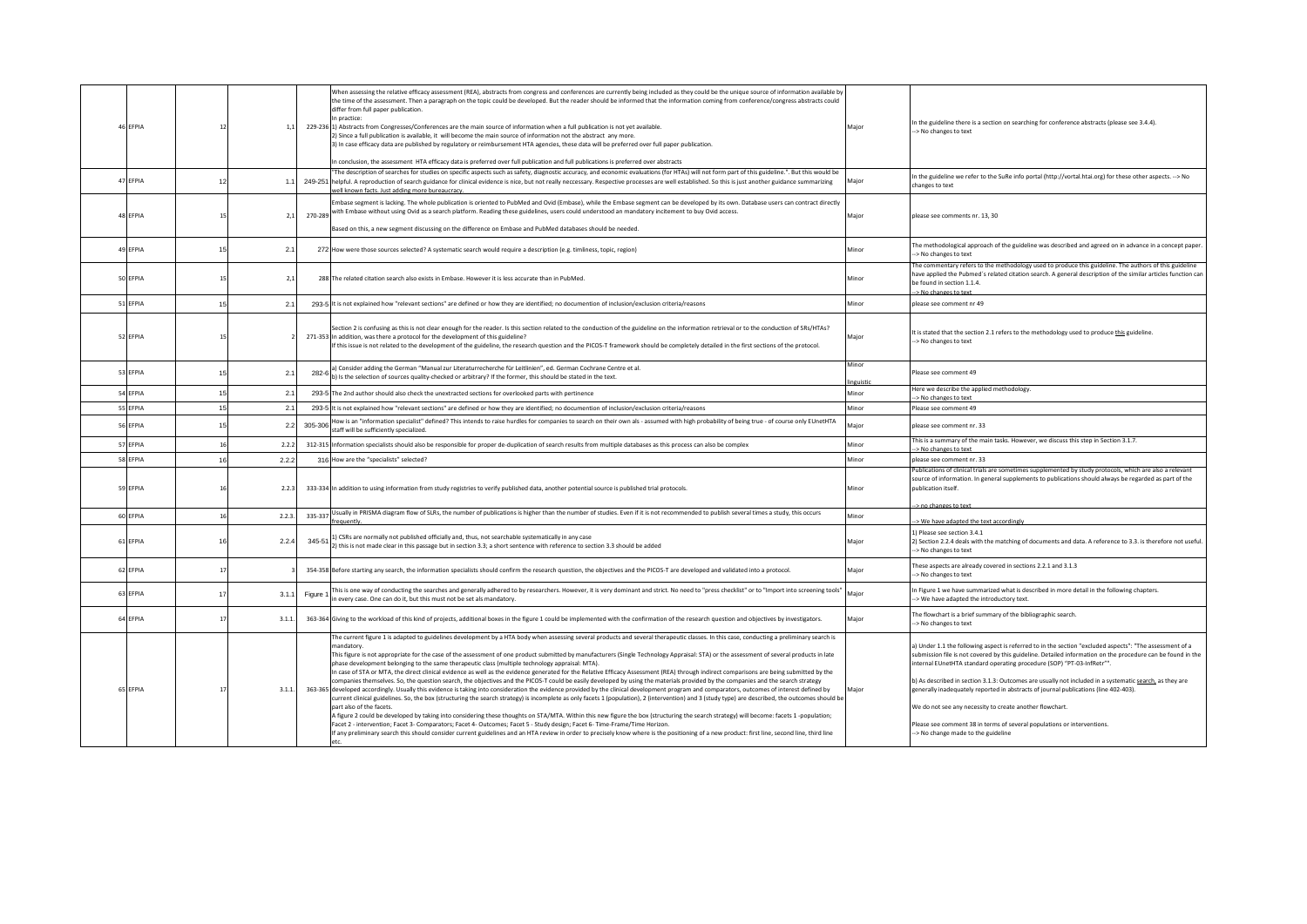| 66 EFPIA | 17             | 3.1.1   |           | The figures can be restructured and follow a more coherent order.<br>1) First box confirming the questions and objectives,<br>2) Structuring the search strategy (PICOS-T)<br>3) Selecting databases. This should take into consideration what are the access rights to the databases. Medline/PubMed and CENTRAL are public databases but not Embase. The<br>investigators can have or not access to search platforms like Ovid. If the investigators had contracted with Elservier for Embase access, the investigators can decide to use Embase search<br>engine as the platform allowing to explore PubMed or Embase. When access to Embase is possible, we recommend to develop search strategies specific to Embase, but also to PubMed (1983-363-366)<br>and consult the databases separately: PubMed in one side and Embase in the other side. When using Embase as search engine for exploring PubMed, we noticed some differences when<br>compared to results issued from direct consultations using PubMed as engine search in MedLine.<br>4) Identifying free-text terms<br>5) Adapting the search syntax<br>$6)$ | Maior      | The flowchart contains all the mentioned aspects; details can be found in the following sections. In terms of<br>Embase please see comment 30.<br>-> No changes to flowchart                                                                                                                                                                   |
|----------|----------------|---------|-----------|-------------------------------------------------------------------------------------------------------------------------------------------------------------------------------------------------------------------------------------------------------------------------------------------------------------------------------------------------------------------------------------------------------------------------------------------------------------------------------------------------------------------------------------------------------------------------------------------------------------------------------------------------------------------------------------------------------------------------------------------------------------------------------------------------------------------------------------------------------------------------------------------------------------------------------------------------------------------------------------------------------------------------------------------------------------------------------------------------------------------------------|------------|------------------------------------------------------------------------------------------------------------------------------------------------------------------------------------------------------------------------------------------------------------------------------------------------------------------------------------------------|
| 67 EFPIA | 18             | 3.1.2.  |           | 366-375 To adapted according to page 17 comments                                                                                                                                                                                                                                                                                                                                                                                                                                                                                                                                                                                                                                                                                                                                                                                                                                                                                                                                                                                                                                                                              | Major      | From our point of view, no adjustment is necessary here.                                                                                                                                                                                                                                                                                       |
| 68 EFPIA | 18             | 3.1.2   | 367-369   | It is not clear whether involvement of an information specialist at this early stage of preliminary searching is necessary, or preliminary searches are something authors/investigators can and<br>should perform themselves in order to facilitate formulation of the actual search strategy. Some clarification here would be good.                                                                                                                                                                                                                                                                                                                                                                                                                                                                                                                                                                                                                                                                                                                                                                                         | Minor      | We leave this explicitly open and leave it to the author teams<br>-> No changes to text                                                                                                                                                                                                                                                        |
| 69 EFPIA | 18             | 3.1.2   |           | 383 Embase is also providing access to 'similar records'                                                                                                                                                                                                                                                                                                                                                                                                                                                                                                                                                                                                                                                                                                                                                                                                                                                                                                                                                                                                                                                                      | Minor      | We have adapted the text                                                                                                                                                                                                                                                                                                                       |
| 70 EFPIA | 18             | 3.1.2   |           | A high-quality review may also overlook relevant evidence, so SRs should be double-checked for comprehensive evidence consideration regardless of their "quality" (however that may be<br>$387-90$ defined)                                                                                                                                                                                                                                                                                                                                                                                                                                                                                                                                                                                                                                                                                                                                                                                                                                                                                                                   | Linguistic | In this chapter we describe the execution of a preliminary search.<br>> No changes to text                                                                                                                                                                                                                                                     |
| 71 EFPIA | 18             | 3.1.2   |           | 387-390 For preliminary searches, structured searches including Boolean terms can be developed using Google until limitation 200 characters                                                                                                                                                                                                                                                                                                                                                                                                                                                                                                                                                                                                                                                                                                                                                                                                                                                                                                                                                                                   | Major      | We do not agree that a search for reviews should be performed in Google. see Holone 2016 (PMID:<br>273748321<br>> No changes to text                                                                                                                                                                                                           |
| 72 EFPIA | 18             | 3.1.3.  | 393 - 397 | The term 'C' in the PICOS-T refers to Comparators instead of Comparisons<br>PICOS term could be extended to PICOS-T in order to take into consideration the Time Frame / Time Horizon                                                                                                                                                                                                                                                                                                                                                                                                                                                                                                                                                                                                                                                                                                                                                                                                                                                                                                                                         | Minor      | The C in PICO can stand for Comparator as well as Comparison. Since a search is not restricted to a specific<br>time period by default, T should not be used by default.<br>> No changes to text                                                                                                                                               |
| 73 EFPIA | 18             | 3.1.3   |           | The search strategy should be closer as possible with validated PICOS-T. In dossier submitted by companies, the outcomes are being clearly specified and could benefit from previous<br>discussions with HTA agencies<br>401-406 Outcomes are currently being searched in all available publications: abstracts from congresses/conferences, full paper publications and evidence made available by HTA agencies.<br>The decisions on how the evidence can be used is based on feasibility study for Indirect Comparisons (ITCs) where the amount of evidence is in depth studied in order to judge of potential<br>comparisons through common nodes (comparators)                                                                                                                                                                                                                                                                                                                                                                                                                                                            | Major      | As stated in chapter 3.1.3. only the most relevant concepts of PICOS should be used for the development of<br>a search strategy. For example a recently published study shows, that "outcomes" are often not mentioned<br>in the abstract of a reference. Therefore, the search should not be restricted to outcomes.<br>-> No changes to text |
| 74 EFPIA | $18 - 19$      | 3.1.3.  | 407-414   | This section is not clear enough for readers. Search strategies are using the Theory of sets where parent terms are combined using Boolean operator 'OR', where the intersection between<br>family words is using 'AND'.                                                                                                                                                                                                                                                                                                                                                                                                                                                                                                                                                                                                                                                                                                                                                                                                                                                                                                      | Major      | We've adjusted the text.                                                                                                                                                                                                                                                                                                                       |
| 75 EFPIA | 19             | 3.1.3   |           | 409-412 The same term in different variations should be grouped in one line to increase readability.                                                                                                                                                                                                                                                                                                                                                                                                                                                                                                                                                                                                                                                                                                                                                                                                                                                                                                                                                                                                                          | Minor      | No changes to text                                                                                                                                                                                                                                                                                                                             |
| 76 EFPIA | 19             |         |           | P.e. drug codes: "XY-0815 OR XY 0815 OR XY0815"<br>415-418 In terms of the filters for the searches, it seems the recommendation is not to limit the search by language, nor publication year. This could be problematic in terms of number of hits and<br>eview of the titles/abstracts in foreign languages. It may not be reasonable to assume that manufacturers should consider articles in all languages.                                                                                                                                                                                                                                                                                                                                                                                                                                                                                                                                                                                                                                                                                                               |            | In Section 3.1.3 we point out that if the search strategy contains, for example, a language or year<br>restriction, these must be described in the inclusion and exclusion criteria.                                                                                                                                                           |
|          |                |         |           |                                                                                                                                                                                                                                                                                                                                                                                                                                                                                                                                                                                                                                                                                                                                                                                                                                                                                                                                                                                                                                                                                                                               |            | > We adapted the text in Annexe 4                                                                                                                                                                                                                                                                                                              |
| 77 EFPIA | 19             | 3.1.4   |           | mbase segment is lacking. The whole publication is oriented to PubMed and Ovid (Embase), while the Embase segment can be developed by its own. Database users can contract directly<br>act and with Embase without using Ovid as a search platform. Reading these guidelines, users could understood an mandatory incitement to buy Ovid access.<br>Based on this, a new segment discussing on the difference on Embase and PubMed databases should be needed.                                                                                                                                                                                                                                                                                                                                                                                                                                                                                                                                                                                                                                                                | Major      | please see comment nr. 13 and 30                                                                                                                                                                                                                                                                                                               |
| 78 EFPIA | 19             | 3.1.4   |           | 421 As comments for figures, this subsection could be moved                                                                                                                                                                                                                                                                                                                                                                                                                                                                                                                                                                                                                                                                                                                                                                                                                                                                                                                                                                                                                                                                   | Major      | From our point of view, the chapter is correctly placed here.                                                                                                                                                                                                                                                                                  |
| 79 FFPIA | 19             | 3.1.4   |           | 421-39 The necessity of employing searches in more obscure sources heavily depends on the subject. Someone therapeutic areas are notoriously underrepresented                                                                                                                                                                                                                                                                                                                                                                                                                                                                                                                                                                                                                                                                                                                                                                                                                                                                                                                                                                 | Minor      | > No changes to text<br>No changes to text                                                                                                                                                                                                                                                                                                     |
| 80 EFPIA | 19             | 3.1.4   |           | n .maior' databases<br>428 Central could be confused with PubMed Central, therefore it would be good to mention that Cochrane's Central is meant                                                                                                                                                                                                                                                                                                                                                                                                                                                                                                                                                                                                                                                                                                                                                                                                                                                                                                                                                                              | Minor      | We have added CENTRAL in the section Acronyms - Abbreviations                                                                                                                                                                                                                                                                                  |
| 81 EFPIA | 19             | 3.1.4   |           | 426-430 The Cochrane Systematic Review Database may be recommended for the search for published SRs.                                                                                                                                                                                                                                                                                                                                                                                                                                                                                                                                                                                                                                                                                                                                                                                                                                                                                                                                                                                                                          | Minor      | Section 3.1.4 describes the search for <i>primary</i> studies.                                                                                                                                                                                                                                                                                 |
| 82 EFPIA | 19             | 3.1.4   | 421-430   | As previously stated, Embase segment is lacking. The whole publication is oriented to PubMed and Ovid (Embase), while the Embase segment can be developed by its own. Database users<br>can contract directly with Embase without using Ovid as a search platform. Reading these guidelines, users could understood an mandatory incitement to buy Ovid access.                                                                                                                                                                                                                                                                                                                                                                                                                                                                                                                                                                                                                                                                                                                                                               | Major      | > No changes to text<br>pease see comment nr. 13 and 30                                                                                                                                                                                                                                                                                        |
| 83 EFPIA | 19             | 3.1.4   |           | 431-432 Why referring to Ovid only? There are also other meta-search platforms. Sounds like only OVID will be accepted.                                                                                                                                                                                                                                                                                                                                                                                                                                                                                                                                                                                                                                                                                                                                                                                                                                                                                                                                                                                                       | Minor      | pease see comment nr. 13 and 30                                                                                                                                                                                                                                                                                                                |
| 84 EFPIA | 19             | 3.1.5.1 |           | 444-445 The part in brackets/publication type should be clarified: what is meant exactly with publication type and why was this added in brackets                                                                                                                                                                                                                                                                                                                                                                                                                                                                                                                                                                                                                                                                                                                                                                                                                                                                                                                                                                             | Minor      | we have added "Publicaton type" in section 1.1.10                                                                                                                                                                                                                                                                                              |
| 85 EFPIA | 19             | 3.1.5.1 | 447       | Maybe it could useful for the reader to know 'free text terms' is referring to title and abstracts but not to the body text. This can be an issue in case of data scarcity for a condition where<br>sensitivity should be preferred to specificity.                                                                                                                                                                                                                                                                                                                                                                                                                                                                                                                                                                                                                                                                                                                                                                                                                                                                           | Major      | Please see explanation in section 1.1.10.<br>-> No changes to text                                                                                                                                                                                                                                                                             |
| 86 EFPIA | 1 <sup>c</sup> | 3.1.5.1 |           | 447 The function 'Emtree' in Embase is providing synonymous terms that could complete the FACET (family words)                                                                                                                                                                                                                                                                                                                                                                                                                                                                                                                                                                                                                                                                                                                                                                                                                                                                                                                                                                                                                | Minor      | We have added Emtree as a further source for the identification of search terms.                                                                                                                                                                                                                                                               |
| 87 EFPIA | 20             |         |           | 475-477 The authors refer to clinical effectiveness. However, the vast majority of the document focuses on retrieving RCT (efficacy) data, there is very little info on retrieving/using RW<br>data (effectiveness)                                                                                                                                                                                                                                                                                                                                                                                                                                                                                                                                                                                                                                                                                                                                                                                                                                                                                                           | Major      | The guideline deals with clincial effectivness. The proposed distinction between efficacy (=RCT) and<br>effectiveness (=non-RCT) is not correct. The extent to which so-called real-world data can contribute to the<br>assessment of relative effectiveness is open and not part of this guideline.<br>-> No changes to text                  |
| 88 EFPIA | 20             | 3.1.5.1 |           | That is one example for provision of just another guidance. "should be summarized with the explode function, if meaningful." That is common knowledge. It would be of greater<br>relevance to provide kind of an algorithm or guidance on WHEN it is meaningful.                                                                                                                                                                                                                                                                                                                                                                                                                                                                                                                                                                                                                                                                                                                                                                                                                                                              | Major      | We specifically address this issue by providing an example in annexe 3.<br>> No changes to text                                                                                                                                                                                                                                                |
| 89 EFPIA | 20             | 3.1.5.1 | 467-480   | Why not include a list of filters including empirical evidence based on their utilizazion AND a description of their biometric specifics (e.g. sensitivity, specificy). That would help to reduce the<br>search for adequate filters.                                                                                                                                                                                                                                                                                                                                                                                                                                                                                                                                                                                                                                                                                                                                                                                                                                                                                         | Minor      | To avoid duplucation of work the guidelinie refers to the InterTASC goup website.<br>> No changes to text                                                                                                                                                                                                                                      |
| 90 EFPIA | 20             | 3.1.5.1 |           | There should be more clarity/description here around what constitutes a "truncated" generic name since generally speaking, there are lots of sound-alike drug names. The citation refers to<br>481-483 "truncated" names as tiotropium bromide being truncated to tiotropium - this is fine, however, the paper also reports that using a term like acetylsalicylic acid did not have high yield.<br>Additionally, please advise on use of search terms with British spelling versus American spelling (should both be included, etc.)                                                                                                                                                                                                                                                                                                                                                                                                                                                                                                                                                                                        | Major      | a) As stated in the guidelinie, it is sufficient to search with the truncated generic drug name (see<br>Waffenschmidt 2015, PMID: 26099486).<br>b) The generic drug name has the same British and American spelling.                                                                                                                           |
| 91 EFPIA | 20             | 3.1.5.1 |           | 481-483 For new drugs the generic name is not always sufficient. Adding the drug code and the trade name leads to more complete results.                                                                                                                                                                                                                                                                                                                                                                                                                                                                                                                                                                                                                                                                                                                                                                                                                                                                                                                                                                                      | Minor      | -> We added an example<br>This is not shown by Waffenschmidt 2015 (PMID: 26099486).                                                                                                                                                                                                                                                            |
|          |                |         |           |                                                                                                                                                                                                                                                                                                                                                                                                                                                                                                                                                                                                                                                                                                                                                                                                                                                                                                                                                                                                                                                                                                                               |            | -> No changes to text                                                                                                                                                                                                                                                                                                                          |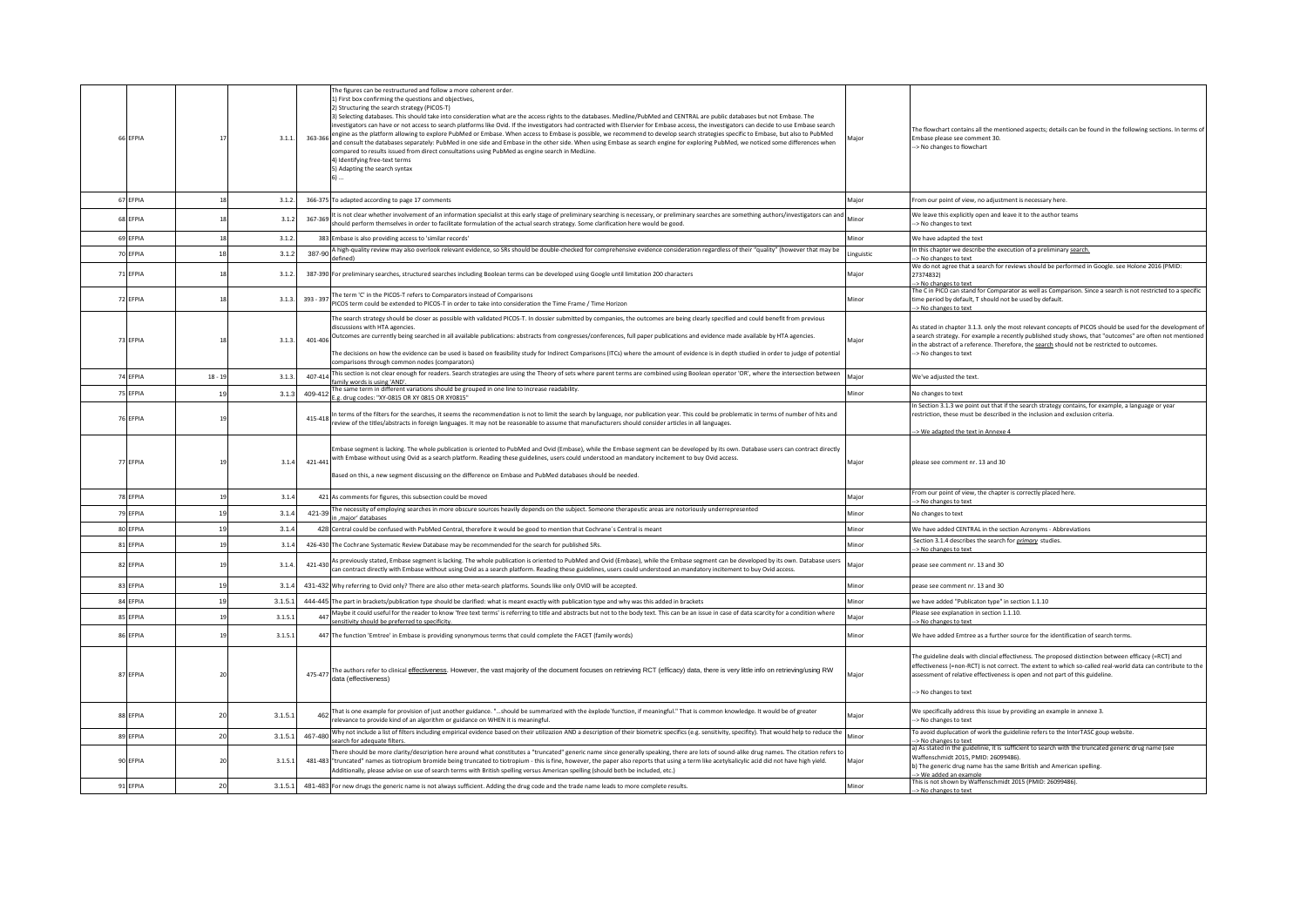| 92 EFPIA               | 21       | 3.1.5.2.         | As previously stated. This should take into consideration what are the access rights to the databases. Medline/PubMed and CENTRAL are public databases but not Embase. The<br>ivestigators can have or not access to search platforms like Ovid. If the investigators had contracted with Elservier for Embase access, the investigators can decide to use Embase search<br>490 - 504 engine as the platform allowing to explore PubMed or Embase. When access to Embase is possible, we recommend to develop search strategies specific to Embase, but also to PubMed<br>and consult the databases separately: PubMed in one side and Embase in the other side. When using Embase as search engine for exploring PubMed, we noticed some differences when<br>compared to results issued from direct consultations using PubMed as engine search in MedLine.                                                                                                                                                                                                                                                                                                                                                                                                                                                                                                                                                                                                                                                                                                                                                  | Major          | Please see comment 13 and 30. No further explanation are needed.                                                                                                                                                                                                                                                                                                                                                                                                                                                                                                                                                                                                                                                                                                                                                                                                                    |
|------------------------|----------|------------------|---------------------------------------------------------------------------------------------------------------------------------------------------------------------------------------------------------------------------------------------------------------------------------------------------------------------------------------------------------------------------------------------------------------------------------------------------------------------------------------------------------------------------------------------------------------------------------------------------------------------------------------------------------------------------------------------------------------------------------------------------------------------------------------------------------------------------------------------------------------------------------------------------------------------------------------------------------------------------------------------------------------------------------------------------------------------------------------------------------------------------------------------------------------------------------------------------------------------------------------------------------------------------------------------------------------------------------------------------------------------------------------------------------------------------------------------------------------------------------------------------------------------------------------------------------------------------------------------------------------|----------------|-------------------------------------------------------------------------------------------------------------------------------------------------------------------------------------------------------------------------------------------------------------------------------------------------------------------------------------------------------------------------------------------------------------------------------------------------------------------------------------------------------------------------------------------------------------------------------------------------------------------------------------------------------------------------------------------------------------------------------------------------------------------------------------------------------------------------------------------------------------------------------------|
| 93 EFPIA               | 21       | 3.1.5.2.         | 500 and the "explode function                                                                                                                                                                                                                                                                                                                                                                                                                                                                                                                                                                                                                                                                                                                                                                                                                                                                                                                                                                                                                                                                                                                                                                                                                                                                                                                                                                                                                                                                                                                                                                                 | Linguistic     | Text in the guideline adapted                                                                                                                                                                                                                                                                                                                                                                                                                                                                                                                                                                                                                                                                                                                                                                                                                                                       |
| 94 EFPIA               | 21       | 3.1.7            | 525-526 "It should be ensured that each strategy fulfils the current quality assurance requirements." Again, this is an example for unnecessary content. This is trivial and self-evident.                                                                                                                                                                                                                                                                                                                                                                                                                                                                                                                                                                                                                                                                                                                                                                                                                                                                                                                                                                                                                                                                                                                                                                                                                                                                                                                                                                                                                    | Minor          | We deleted the sentence                                                                                                                                                                                                                                                                                                                                                                                                                                                                                                                                                                                                                                                                                                                                                                                                                                                             |
| 95 EFPIA               | 22       | 3.1.7            | 531-533 Automatic removal of duplicates is highly error-prone                                                                                                                                                                                                                                                                                                                                                                                                                                                                                                                                                                                                                                                                                                                                                                                                                                                                                                                                                                                                                                                                                                                                                                                                                                                                                                                                                                                                                                                                                                                                                 | Minor          | Text in the guideline adapted                                                                                                                                                                                                                                                                                                                                                                                                                                                                                                                                                                                                                                                                                                                                                                                                                                                       |
| 96 EFPIA               | 22       | 3.1.8            | The exclusion reasons should benefit from specific analysis. One study can have several reasons for exclusion (e.g. age, population definition, therapeutic scheme etc). In this case rules<br>548 - 550<br>can help when applying reason for exclusion.                                                                                                                                                                                                                                                                                                                                                                                                                                                                                                                                                                                                                                                                                                                                                                                                                                                                                                                                                                                                                                                                                                                                                                                                                                                                                                                                                      | Major          | The guideline describes the technical process of citation screening.<br>-> No changes to text                                                                                                                                                                                                                                                                                                                                                                                                                                                                                                                                                                                                                                                                                                                                                                                       |
| 97 EFPIA               | 22       | 3.1.8            | It should be clarified what is meant by 'decision': does the documentation about decision includes only "included" or "excluded" or also the reason for exclusion? Are there differences in<br>548-550                                                                                                                                                                                                                                                                                                                                                                                                                                                                                                                                                                                                                                                                                                                                                                                                                                                                                                                                                                                                                                                                                                                                                                                                                                                                                                                                                                                                        | Major          | Section 3.5 refers to the fact that the documentation of the study selection is PRISMA-compliant.                                                                                                                                                                                                                                                                                                                                                                                                                                                                                                                                                                                                                                                                                                                                                                                   |
| 98 FFPIA               | 22       | 3.1.8            | the documentation for exclusion after title-/abstract-screening and after full-text screening?<br>556 Making provision for a third reviewer to serve as 'tie breaker' should be recommended in situations where assessments between the 2 reviewers' assessments differ.                                                                                                                                                                                                                                                                                                                                                                                                                                                                                                                                                                                                                                                                                                                                                                                                                                                                                                                                                                                                                                                                                                                                                                                                                                                                                                                                      | Minor          | -> No changes to text<br>In this paragraph we describe the advantages of internet-based systems for study selection. Independent<br>of this, creators of SR can of course involve a 3rd person.                                                                                                                                                                                                                                                                                                                                                                                                                                                                                                                                                                                                                                                                                     |
| 99 FFPIA               | 22       | 3.1.8.           | S60-562   Screening of titles and abstracts should be performed by two reviewers in a SLR. The word "usually" downgrades this aspect and should be replaces by "must involve" or "should involve" or "should involve"<br>There should be a clear statement on the recommendation(s) on how to solve inconsistencies between the 2 reviewers                                                                                                                                                                                                                                                                                                                                                                                                                                                                                                                                                                                                                                                                                                                                                                                                                                                                                                                                                                                                                                                                                                                                                                                                                                                                   | Major          | -> No changes to text<br>a) Please see comment 98. Please also check Annexe 4 for concrete EUnetHTA requirements.<br>b) The guideline describes the technical process of citation screening.<br>-> No changes to text                                                                                                                                                                                                                                                                                                                                                                                                                                                                                                                                                                                                                                                               |
| 100 EFPIA              | 22       | 3.1.8            | 561-2 it should be stated how the process proceeds if the two reviewers do not find a consensus                                                                                                                                                                                                                                                                                                                                                                                                                                                                                                                                                                                                                                                                                                                                                                                                                                                                                                                                                                                                                                                                                                                                                                                                                                                                                                                                                                                                                                                                                                               | Minor          | The guideline describes the technical process of citation screening.<br>-> No changes to text                                                                                                                                                                                                                                                                                                                                                                                                                                                                                                                                                                                                                                                                                                                                                                                       |
| 101 EFPIA              | 23       | 3.1.9            | 578 It should be included that documentation of reason for exclusion occurs not for hits excluded due to title / abstract screening.                                                                                                                                                                                                                                                                                                                                                                                                                                                                                                                                                                                                                                                                                                                                                                                                                                                                                                                                                                                                                                                                                                                                                                                                                                                                                                                                                                                                                                                                          | Major          | please see comment nr 97                                                                                                                                                                                                                                                                                                                                                                                                                                                                                                                                                                                                                                                                                                                                                                                                                                                            |
| 102 EFPIA              | 23       | 3.1.10           | 593-601 A source update not more than 3 months prior to publication (as required by German HTA authorities for value dossiers) seems feasible                                                                                                                                                                                                                                                                                                                                                                                                                                                                                                                                                                                                                                                                                                                                                                                                                                                                                                                                                                                                                                                                                                                                                                                                                                                                                                                                                                                                                                                                 | Minor          | The guideline does not rule out short-term updates.<br>-> No changes to text                                                                                                                                                                                                                                                                                                                                                                                                                                                                                                                                                                                                                                                                                                                                                                                                        |
| 103 EFPIA              | 23       | 3.1.10           | 599-600 The update search should be done before the assessment starts, not before the publication of the assessment.                                                                                                                                                                                                                                                                                                                                                                                                                                                                                                                                                                                                                                                                                                                                                                                                                                                                                                                                                                                                                                                                                                                                                                                                                                                                                                                                                                                                                                                                                          | Minor          | In literature, the period until publication is usually considered.<br>-> No changes to text                                                                                                                                                                                                                                                                                                                                                                                                                                                                                                                                                                                                                                                                                                                                                                                         |
| 104 EFPIA              | 23       | 3.1.10           | During updates, an overlap of 2 months is needed when performing the search compared to the previous one (e.g. initial search performed in July 2015, the update should consider a time<br>$611 - 612$<br>frame from May 2015). The reason is that databases are being retroactively updated and new added papers the at the time of the initial search could be miss.                                                                                                                                                                                                                                                                                                                                                                                                                                                                                                                                                                                                                                                                                                                                                                                                                                                                                                                                                                                                                                                                                                                                                                                                                                        | Major          | If an interface allows the restriction to the entry date, then an overlapping of the search periods is not<br>necessary. See explanations in the guideline (lines 611-614).<br>-> No changes to text                                                                                                                                                                                                                                                                                                                                                                                                                                                                                                                                                                                                                                                                                |
| 105 EFPIA              | 24       | 3,2              | 621 Objectives of this section are not clearly depicted. We understood registers are being consulted for ensuring completeness when conducting a SR.                                                                                                                                                                                                                                                                                                                                                                                                                                                                                                                                                                                                                                                                                                                                                                                                                                                                                                                                                                                                                                                                                                                                                                                                                                                                                                                                                                                                                                                          | Major          | Section 3.2.1 is a general introduction to study registers.<br>-> No changes to text                                                                                                                                                                                                                                                                                                                                                                                                                                                                                                                                                                                                                                                                                                                                                                                                |
| 106 EFPIA              | 24       | 3,2              | 621 The heading is confusing, "Clinical Trials Repositories" may be more appropriate as this section is about Clinical.Trials.gov; EU Clinical Trials Registers; ICTRP;                                                                                                                                                                                                                                                                                                                                                                                                                                                                                                                                                                                                                                                                                                                                                                                                                                                                                                                                                                                                                                                                                                                                                                                                                                                                                                                                                                                                                                       |                | "Clinical Trials Repositories" is not a common term.                                                                                                                                                                                                                                                                                                                                                                                                                                                                                                                                                                                                                                                                                                                                                                                                                                |
| 107 EFPIA              | 24       | 3.2              | Study registries have to be cosidered very specific. Registries like clinicaltrials.gov deliver sound information on the trial. Most others perform badly due to to the varying quality of the<br>621<br>individual registry entries. In addition no trial results can be taken from there.                                                                                                                                                                                                                                                                                                                                                                                                                                                                                                                                                                                                                                                                                                                                                                                                                                                                                                                                                                                                                                                                                                                                                                                                                                                                                                                   | Minor          | -> No changes to text<br>The requirements which study registers should be included can be found in chapter 3.2.3 well as in annexe                                                                                                                                                                                                                                                                                                                                                                                                                                                                                                                                                                                                                                                                                                                                                  |
| 108 FFPIA              | 25       | 3.2.2            | 665 It should be defined what is meant with "too many hits"                                                                                                                                                                                                                                                                                                                                                                                                                                                                                                                                                                                                                                                                                                                                                                                                                                                                                                                                                                                                                                                                                                                                                                                                                                                                                                                                                                                                                                                                                                                                                   | Linguistic     | > No changes to text<br>Sentence deletec                                                                                                                                                                                                                                                                                                                                                                                                                                                                                                                                                                                                                                                                                                                                                                                                                                            |
|                        |          |                  | 672: 678-                                                                                                                                                                                                                                                                                                                                                                                                                                                                                                                                                                                                                                                                                                                                                                                                                                                                                                                                                                                                                                                                                                                                                                                                                                                                                                                                                                                                                                                                                                                                                                                                     |                | A search in EU Clinical Trials Register (EU-CTR) is mandatory for drug assessments, but not for others (e.g.                                                                                                                                                                                                                                                                                                                                                                                                                                                                                                                                                                                                                                                                                                                                                                        |
| 109 EFPIA<br>110 FEPIA | 25<br>26 | 3.2.3<br>3.2.4.1 | As EUnetHTA is an European process, a search in the European trial registry should be mandatory and not optional.<br>695-697 Synonyms are not always working. Especially for unauthorized drugs the drug code is essential to ensure complete results.                                                                                                                                                                                                                                                                                                                                                                                                                                                                                                                                                                                                                                                                                                                                                                                                                                                                                                                                                                                                                                                                                                                                                                                                                                                                                                                                                        | Minor<br>Minor | medical devices).<br>> No changes to text<br>This statement refers to a current study (see Knelangen 2018; PMID: 29132833).                                                                                                                                                                                                                                                                                                                                                                                                                                                                                                                                                                                                                                                                                                                                                         |
|                        |          |                  |                                                                                                                                                                                                                                                                                                                                                                                                                                                                                                                                                                                                                                                                                                                                                                                                                                                                                                                                                                                                                                                                                                                                                                                                                                                                                                                                                                                                                                                                                                                                                                                                               |                | -> No changes to text<br>It is not the aim of this guideline to reprocess knowledge prepared elsewhere. The link in the reference list                                                                                                                                                                                                                                                                                                                                                                                                                                                                                                                                                                                                                                                                                                                                              |
| 111 EFPIA              | 26       | 3.2.4.2          | "The York Health Economics Consortium provides a comprehensive overview of the search functions of different registries". This is the kind of information which should be expanded in the<br>714-715<br>guidance as it delivers hands-on knowledge. Include this into the guidance (appendix) instead of only mentioning.                                                                                                                                                                                                                                                                                                                                                                                                                                                                                                                                                                                                                                                                                                                                                                                                                                                                                                                                                                                                                                                                                                                                                                                                                                                                                     | Maior          | (https://sites.google.com/a/york.ac.uk/issg-search-filters-resource/home) simply takes you to the<br>corresponding place on the Internet.<br>-> No changes to text                                                                                                                                                                                                                                                                                                                                                                                                                                                                                                                                                                                                                                                                                                                  |
| 112 EFPIA              | 27       | 3.2.6            | 740-741 "If no export function is available, the search results can be copied and pasted into Excel and processed." In contrast to the comment above this again is dispensable information.                                                                                                                                                                                                                                                                                                                                                                                                                                                                                                                                                                                                                                                                                                                                                                                                                                                                                                                                                                                                                                                                                                                                                                                                                                                                                                                                                                                                                   | Linguistic     | We have deleted the sentence because the large study registers now offer a standardized export function.                                                                                                                                                                                                                                                                                                                                                                                                                                                                                                                                                                                                                                                                                                                                                                            |
| 113 EFPIA              | 27       | 3.2.8            | What is the advice on reporting the search strategy/strategies of searching registries - since many of these have limited search functions and only simple syntax can be used, is it necessary<br>755-757<br>to report the search strategy as one would with database searches?                                                                                                                                                                                                                                                                                                                                                                                                                                                                                                                                                                                                                                                                                                                                                                                                                                                                                                                                                                                                                                                                                                                                                                                                                                                                                                                               | Major          | The documentation of search strategies is necessary and this is also required in the PRISMA-S reporting<br>standard (see chapter 3.5.).<br>> no changes to text                                                                                                                                                                                                                                                                                                                                                                                                                                                                                                                                                                                                                                                                                                                     |
| 114 EFPIA              | 28       | 3,3              | 772 Since October 2016, CSRs on all drugs submitted for approval have been made available on the EMA - Clinical data website                                                                                                                                                                                                                                                                                                                                                                                                                                                                                                                                                                                                                                                                                                                                                                                                                                                                                                                                                                                                                                                                                                                                                                                                                                                                                                                                                                                                                                                                                  | Minor          | Information on EMA - Clinical data can be found in chapter 3.4.1                                                                                                                                                                                                                                                                                                                                                                                                                                                                                                                                                                                                                                                                                                                                                                                                                    |
| 115 EFPIA              | 29       | 3.3              | Extending the concept of unpublished company reports beyond clinical study reports, there are likely to be other documents that the company may wish to supply to the reviewer, that<br>would in-and-of-themselves, not be published directly (although they are likely to be published in article form). We agree that there should be protections against selective provision of<br>these reports, and no specific conditions placed on their use, however, there are circumstances where the reports may contain information considered acadamic or commercially<br>confidential, and mechanisms should be in place to respect that confidentiality. Furthermore, where reports themselves are not in the public domain (most CSRs should be so for newly<br>779-810 authorised medicines) there should be some consideration/guidance to authors in how they select information for reporting. The concept of freedom to report relevant data, relies on the<br>concept of data relevance. Where this is debatable, and where data is not reported (as not considered relevant), but might provide specific context for data that is considered relevant and<br>reported by the authors, then some remedy will be required in cases where the public cannot access the totality of the source material directly in the public domain. It is unreasonable to<br>faciliate potentially biased reporting of unpublished data becuase one group considers it relevant or not - such decisions for selective reporting should be justified and subject to some<br>arbitration process with this is in dispute. |                | a) From the point of view of EUnetHTA*, study methods and study results are not "commercial in<br>confidence" information. Furthermore, manufacturing or other trade secrets are not required for HTA<br>reports. (Adopted from the commentary on the Guidelines Version 1.0.)<br>b) The consideration/guidance to authors in how they select information for reporting is not part of this<br>euidelinie<br>"EUnetHTA strongly supports the statement that clinical trial data (indeed for all trials, involving<br>medicines, devices or other healthcare interventions) cannot be considered commercially confidential<br>information (CCI), and that the interests of public health outweigh consideration of CCI for clinical trial<br>data.<br>http://www.ema.europa.eu/docs/en_GB/document_library/Overview_of_comments/2014/09/WC500174<br>222.pdf<br>-> No changes to text |
| 116 EFPIA              | 28       | 3.3              | It is unclear if the CSRs should only be included in the search for systematic reviews or also in the search for HTA assessments. Inclusion of CSRs (from competitors) in the search process is<br>794-798 and the state in the search in whether these documents (which are available on the EMA website, for example) may be legally used for this purpose. According to the terms of use<br>published by EMA, "the User may use the Clinical Reports for general information and other non-commercial purposes, including non-commercial research purposes, subject to these<br>Terms" and "The User is not granted any intellectual property or other commercial rights in relation to the Clinical Reports other than as expressly set out in these Terms."                                                                                                                                                                                                                                                                                                                                                                                                                                                                                                                                                                                                                                                                                                                                                                                                                                              | Major          | CSR can be used for HTA assessment according to the terms of use (please check the EMA document in<br>which there are explanations of the terms of use:<br>https://www.ema.europa.eu/en/documents/report/questions-answers-european-medicines-agency-policy<br>publication-clinical-data-medicinal-products_en.pdf)<br>-> No changes to text                                                                                                                                                                                                                                                                                                                                                                                                                                                                                                                                        |
| 117 EFPIA              | 28-29    | 3.3 <sub>1</sub> | Full information disclosure is generally acceptable but must not compromise publishability of results in peer-reviewed journals that contribute to the necessary scientific discourse. Also,<br>795-809 disclosure of annexes and narratives would compromise confidentiality of patient data and would possibly be outright illegal. In general, national HTA authorities should not request<br>additional data beyond the exhaustive body of evidence already submitted to the regulatory bodies (EMA).                                                                                                                                                                                                                                                                                                                                                                                                                                                                                                                                                                                                                                                                                                                                                                                                                                                                                                                                                                                                                                                                                                     | Major          | It is important to note that the CSRs are not published, but the study results and methodology.<br>Since HTA has other research questions than the EMA, other data (other analyses) may also be required.<br>-> No changes to text                                                                                                                                                                                                                                                                                                                                                                                                                                                                                                                                                                                                                                                  |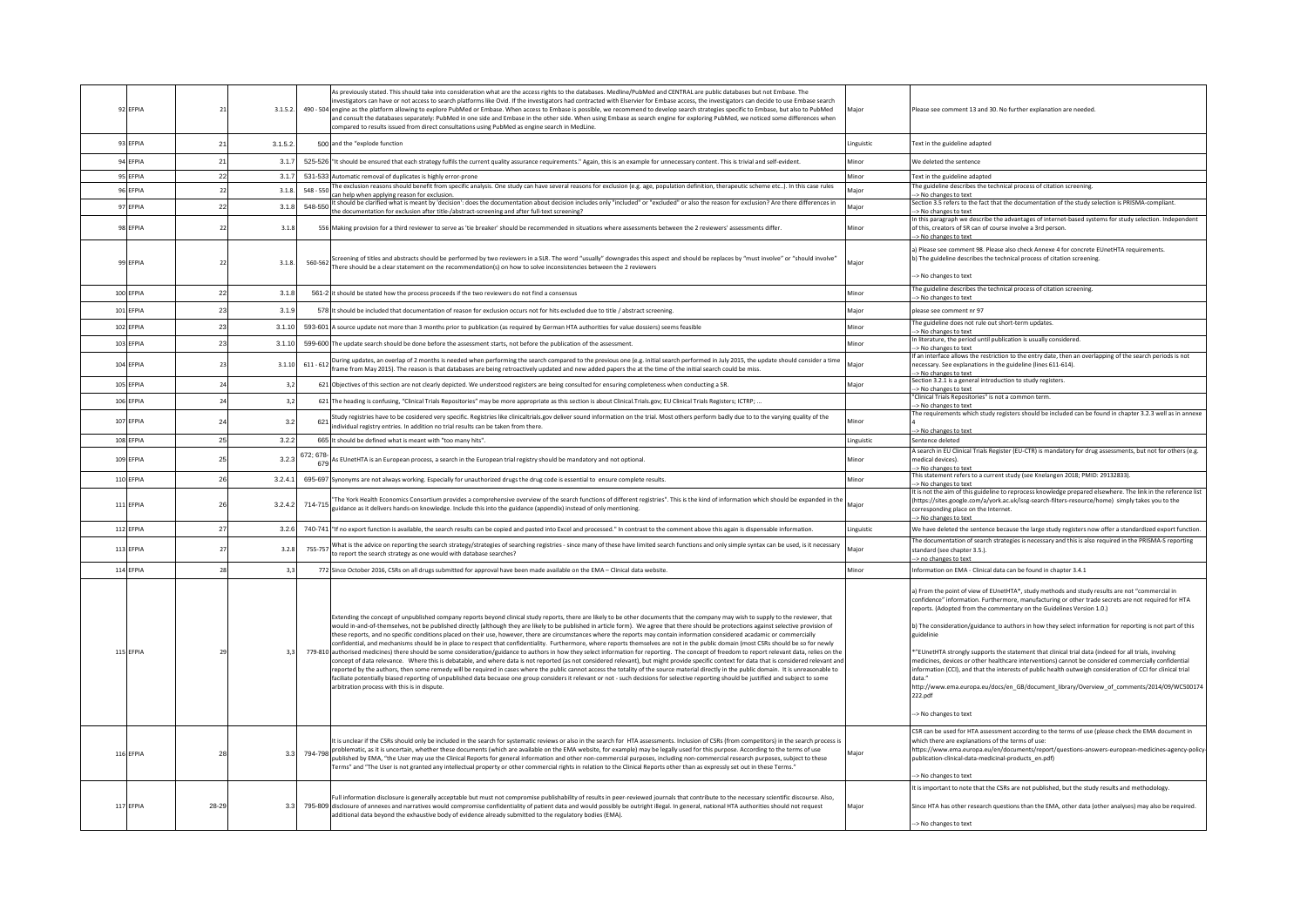| 118 EFPIA                        | $30 - 31$                | 3.4.2        |         | requirement for queries to authors to be made for unpublished data seems is likely to be of limited value in most cases for SLRs provided by Companies and/or authors in the context of<br>REA/ICA. Company requests might be seen as commercial and therefore denied - especially if the studies are sponsored by other companies - but primiarily the biggest limitation is the<br>imeline within which such an SLR must be conducted, and its findings made available for comparative effectiveness analysis. This 'belt & braces' approach should therefore be qualified in<br>the guidance as not essenstial, and absense of request for such data should not be seen as resulting in an incomplete SLR.                                                                                                                                                                                                                                                                                                                                                                                                                                                                  |                          | As stated in 3.4.2 and in Annexe 4, queries to authors are an optional source<br>-> no changes to text                                                                                                   |
|----------------------------------|--------------------------|--------------|---------|--------------------------------------------------------------------------------------------------------------------------------------------------------------------------------------------------------------------------------------------------------------------------------------------------------------------------------------------------------------------------------------------------------------------------------------------------------------------------------------------------------------------------------------------------------------------------------------------------------------------------------------------------------------------------------------------------------------------------------------------------------------------------------------------------------------------------------------------------------------------------------------------------------------------------------------------------------------------------------------------------------------------------------------------------------------------------------------------------------------------------------------------------------------------------------|--------------------------|----------------------------------------------------------------------------------------------------------------------------------------------------------------------------------------------------------|
| 119 EFPIA                        | 31                       | 3.4.3        |         | Extensive indirect searching is helpful to confirm the core trials or studies have been identified, but in the context of searching for data on long-standing treatments that might be<br>considered as comparators is likely to lead to large numbers of search hits, many of which will be of historical value only and not represent either the modern use of those medicines today<br>or will utilise study designs and endpoints that will not be compatible with indirect comparative effectiveness analysis. The extent to which this problem will arise is difficult to assess, but are also difficult to assess<br>the guideline should recongise the value of indirect searching when it adds incremental value, rather than when it requires disproportionate effort and hinders use of the SLR findings in<br>neta-analyses. The guideline might therefore indicate that when indirect seraching is unlikely to represent a useful additional strategy in the context of the decision problem and the time<br>available for the researcher, justification of its exclusion or minimal application should be sufficient for the SLR to still be considered complete |                          | When using other search techniques, we only recommend checking reference lists by default.<br>-> We've reformulated the section                                                                          |
| 120 EFPIA                        | 31                       | 3.4.4        |         | 917 "mostly" instead of "often                                                                                                                                                                                                                                                                                                                                                                                                                                                                                                                                                                                                                                                                                                                                                                                                                                                                                                                                                                                                                                                                                                                                                 | Linguistic               | No changes to text                                                                                                                                                                                       |
|                                  |                          |              |         | he section on the use of conference reports seems sensible position in many respects, and especially so in relation to information being sought on mature products. However, perhaps                                                                                                                                                                                                                                                                                                                                                                                                                                                                                                                                                                                                                                                                                                                                                                                                                                                                                                                                                                                           |                          |                                                                                                                                                                                                          |
| 121 FFPIA                        | 31-32                    | 3.4.4        |         | the section should also reflect that new / pre-approval products may rely on such reports as the early public communication of results, and these materials may represent the information<br>contained within study reports that can be cited directly; other key information in the study report being considered academic-in-confidence at the time of the search and review. The<br>913-937 issue of important data made available in conference abstracts long before the full paper is published is not addressed is not discussed. In some instances, at a given date, this could impact<br>the conclusions in a way that they are obsolete if the data from the abstract is not taken into account. Sometimes, conference posters give data that matches the PICOS of interest, and are<br>of crucial importance for rapidly evolving medical fields. Some guidance on this relatively frequent issue will help to incorporate this type of information in the SLR while mitigating the risk                                                                                                                                                                            |                          | The guideline does not exclude the use of abstracts in general. However, the guideline describes the<br>reasons why the inclusion of abstracts is in most cases not meaningful.<br>-> No changes to text |
| 122 EFPIA                        | 32                       | 3.4.4        | 925-930 | For the benefit assessment, only documents are to be used that meet the criteria of the CONSORT statement and contain primary data that is relevant for answering the question defined                                                                                                                                                                                                                                                                                                                                                                                                                                                                                                                                                                                                                                                                                                                                                                                                                                                                                                                                                                                         | Major                    | That's why we recommend this search only in exceptional cases.                                                                                                                                           |
|                                  |                          |              |         | n the dossier (full publications, reports or registry entries). Therefore, a search for conference abstracts should not be performed.<br>If a systematic review or meta-analysis includes both full text papers and abstracts, authors should make clear which publications are abstracts and which are full text. Also if possible, an                                                                                                                                                                                                                                                                                                                                                                                                                                                                                                                                                                                                                                                                                                                                                                                                                                        |                          | > No changes to text<br>The analysis of the data is not part of the guideline.                                                                                                                           |
| 123 EFPIA                        | 32                       | 3.4.4        | 935-937 | assessment (e.g., sensitivity analyses) should be conducted to determine whether results differ based on inclusion of abstracts                                                                                                                                                                                                                                                                                                                                                                                                                                                                                                                                                                                                                                                                                                                                                                                                                                                                                                                                                                                                                                                | Minor                    | -> No changes to text                                                                                                                                                                                    |
| 124 EFPIA                        | $\mathbf{R}^*$           | 3.4.4        | 935-937 | It may be useful to also have some guidance around how one should deal with data reported in an abstract and subsequently not reported in the full text publication of the same study, or<br>vice versa. Should these data/results be included or should the most recent publication be taken as the only source of findings from said study.                                                                                                                                                                                                                                                                                                                                                                                                                                                                                                                                                                                                                                                                                                                                                                                                                                  | Minor                    | The analysis of the data is not part of the guideline. However, there is a general section on reporting bias in<br>the guideline (Section 2.2.3).<br>-> No changes to text                               |
| 125 EFPIA                        | 32                       | 3.5          |         | 953-4 it should be clarified if this sentence is only relevant for searches in bibliographic databases or for searches in registries as well                                                                                                                                                                                                                                                                                                                                                                                                                                                                                                                                                                                                                                                                                                                                                                                                                                                                                                                                                                                                                                   | Minor                    | PRISMA-S refers to bibliographic databases as well as other information sources (e.g. study registers).<br>No changes to text                                                                            |
| 126 EFPIA                        | 32                       | 3.5          | 954-956 | The list of included studies should be reviewed by an expert on the topic of interest. It is currently admitted papers can be added by expert in case the missed in set of evidence obtained<br>from data sources consultation                                                                                                                                                                                                                                                                                                                                                                                                                                                                                                                                                                                                                                                                                                                                                                                                                                                                                                                                                 | Maior                    | Section 3.5 describes reporting in the report.<br>-> No changes to text                                                                                                                                  |
| 127 EFPIA                        | 33                       |              | 961-966 | Quality checks on all eligible primary studies should be recommended, not only for studies identified from published SRs. How these checks influence the final number of included studies                                                                                                                                                                                                                                                                                                                                                                                                                                                                                                                                                                                                                                                                                                                                                                                                                                                                                                                                                                                      | Minor                    | We agree that the primary studies must meet the inclusion criteria of the report.                                                                                                                        |
|                                  |                          |              |         | should also be reported.                                                                                                                                                                                                                                                                                                                                                                                                                                                                                                                                                                                                                                                                                                                                                                                                                                                                                                                                                                                                                                                                                                                                                       |                          | -> Text adapted                                                                                                                                                                                          |
| 128 EFPIA                        | 33                       | 4 (bullet 2) |         | An update is not only a matter of changing the time horizon. Sometimes an update on Interventions/comparators or outcomes is needed when the first step is using SLRs already available.<br>978-979 An example is in oncology SLRs based on survival data when the researcher is interested in survival AND Progression Free Survival (PFS). The available SLR could be used for survival data<br>but has to be updated for period not covered but also and the PFS. Similar situations are seen when SLR include only some of the comparators of interest but not all.                                                                                                                                                                                                                                                                                                                                                                                                                                                                                                                                                                                                        |                          | We have adapted the text to take account of this aspect (line 1022-1023).                                                                                                                                |
| <b>129 KIHT</b>                  | 140-145                  |              |         | Comments: Activity No: 140-145 if possible, we are, suggesting that Truncations in PubMed should be increased to above 600 variations.                                                                                                                                                                                                                                                                                                                                                                                                                                                                                                                                                                                                                                                                                                                                                                                                                                                                                                                                                                                                                                         |                          | Unfortunately, we have no influence on the search functionalities of Pubmed.                                                                                                                             |
| 130 KSR                          | 17 3.1.1                 |              |         | 363 found in the Annexe 3                                                                                                                                                                                                                                                                                                                                                                                                                                                                                                                                                                                                                                                                                                                                                                                                                                                                                                                                                                                                                                                                                                                                                      | linguistic               | -> No changes to text<br>Text proposal adopted                                                                                                                                                           |
| 131 KSR                          | 17 3.1.1                 |              |         | 364 Change Press to PRESS                                                                                                                                                                                                                                                                                                                                                                                                                                                                                                                                                                                                                                                                                                                                                                                                                                                                                                                                                                                                                                                                                                                                                      | minor                    | Text proposal adopted                                                                                                                                                                                    |
| 132 KSR                          | 18 3.1.2                 |              |         | 375 articles [4,55,56] which can subsequently be used in the development of the search strategy                                                                                                                                                                                                                                                                                                                                                                                                                                                                                                                                                                                                                                                                                                                                                                                                                                                                                                                                                                                                                                                                                | linguistic               | Text proposal adopted                                                                                                                                                                                    |
| 133 KSR<br>134 KSR               | 18 3.1.2<br>18 3.1.2     |              |         | 378 preselected information sources [5,52,53,57] such as the Cochrane Database of Sys<br>c Reviews, Epistemonikos, KSR Evideno<br>379 and, if relevant, the websites of HTA agencies (e.g. NICE and AHRQ. In order to                                                                                                                                                                                                                                                                                                                                                                                                                                                                                                                                                                                                                                                                                                                                                                                                                                                                                                                                                          | minor<br>linguistic      | KSR Evidence and HTA database added                                                                                                                                                                      |
| 135 KSR                          | 19 3.1.3                 |              |         | 413 Validated study filters should be used for search concepts on study design (see Section                                                                                                                                                                                                                                                                                                                                                                                                                                                                                                                                                                                                                                                                                                                                                                                                                                                                                                                                                                                                                                                                                    | linguistic               | Text proposal adopted<br>Text proposal adopted                                                                                                                                                           |
| 136 KSR                          | 19 3.1.4                 |              |         | 423 This is because journal inclusion rates differ between databases [65.66]                                                                                                                                                                                                                                                                                                                                                                                                                                                                                                                                                                                                                                                                                                                                                                                                                                                                                                                                                                                                                                                                                                   |                          |                                                                                                                                                                                                          |
| 137 KSR                          | 19 3.1.4                 |              |         | 426, 427 There is insufficient empirical evidence so far on how many and which databases should be regularly searched.                                                                                                                                                                                                                                                                                                                                                                                                                                                                                                                                                                                                                                                                                                                                                                                                                                                                                                                                                                                                                                                         | linguistic<br>inguistic  | Text proposal adopted<br>Text proposal adopted                                                                                                                                                           |
| 138 KSR                          | 19 3.1.4                 |              | 431-432 | t is also recommended that an additional search for non-indexed information be undertaken e.g. in PubMed or MEDLINE (Ovid) to ensure that all references, especially the most recent,                                                                                                                                                                                                                                                                                                                                                                                                                                                                                                                                                                                                                                                                                                                                                                                                                                                                                                                                                                                          | ninor, linguistic        | Text proposal adopted                                                                                                                                                                                    |
| 139 KSR                          | 19 3.1.4                 |              |         | ve been identified<br>435 has been insufficiently investigated, and many such databases provide                                                                                                                                                                                                                                                                                                                                                                                                                                                                                                                                                                                                                                                                                                                                                                                                                                                                                                                                                                                                                                                                                | linguistic               | Text proposal adopted                                                                                                                                                                                    |
| <b>140 KSR</b>                   | 19 3.1.4                 |              |         | 436 restricted functionalities [75,76]. However, for some objectives the use of subject-                                                                                                                                                                                                                                                                                                                                                                                                                                                                                                                                                                                                                                                                                                                                                                                                                                                                                                                                                                                                                                                                                       | linguistic               | Text proposal adopted                                                                                                                                                                                    |
| 141 KSR                          | 20 3.1.5.1               |              | 456-457 | searches [86,92] are systematically analysed for word frequency by a text-analytic software package. These software packages vary in cost and functionality. A list of text-analytic tools can                                                                                                                                                                                                                                                                                                                                                                                                                                                                                                                                                                                                                                                                                                                                                                                                                                                                                                                                                                                 | ninor, linguistic        | Text proposal adopted                                                                                                                                                                                    |
| 142 KSR                          | 20 3.1.5.1               |              |         | 459 In the next step, identified terms are assigned to the individual concepts of the search                                                                                                                                                                                                                                                                                                                                                                                                                                                                                                                                                                                                                                                                                                                                                                                                                                                                                                                                                                                                                                                                                   | linguistic               | Text proposal adopted                                                                                                                                                                                    |
|                                  |                          |              |         |                                                                                                                                                                                                                                                                                                                                                                                                                                                                                                                                                                                                                                                                                                                                                                                                                                                                                                                                                                                                                                                                                                                                                                                |                          | From our point of view, it is important to mention that from this step on, the objective and conceptual                                                                                                  |
| 143 KSR                          | 20 3.1.5.1               |              | 460-461 | Delete "independently of which approach was chosen to identify subject headings and free-text terms."                                                                                                                                                                                                                                                                                                                                                                                                                                                                                                                                                                                                                                                                                                                                                                                                                                                                                                                                                                                                                                                                          | inguistic                | approach will continue identically.<br>-> No change made to the guideline                                                                                                                                |
| <b>144 KSR</b>                   | 20 3.1.5.1               |              |         | 467 Terms for topics or study designs need not be identified if validated, high-quality filters                                                                                                                                                                                                                                                                                                                                                                                                                                                                                                                                                                                                                                                                                                                                                                                                                                                                                                                                                                                                                                                                                | linguistic               | Text proposal adopted                                                                                                                                                                                    |
| 145 KSR                          | 20 3.1.51.1              |              |         | 471 If the search is restricted to RCTs, validated and highly sensitive study filters, which should                                                                                                                                                                                                                                                                                                                                                                                                                                                                                                                                                                                                                                                                                                                                                                                                                                                                                                                                                                                                                                                                            | linguistic               | Text proposal adopted                                                                                                                                                                                    |
| 146 KSR                          | 21 3.1.5.2               |              | 492     | determined, the actual strategy can be developed. Heally, Each database should be searched separately. Cross-database searching is only acceptable if the search strategy is applicable to                                                                                                                                                                                                                                                                                                                                                                                                                                                                                                                                                                                                                                                                                                                                                                                                                                                                                                                                                                                     | ninor, linguistic        | Text proposal adopted                                                                                                                                                                                    |
| 147 KSR                          | 21 3.1.6                 |              |         | each database. For example, free-text terms can usually be applied across databases.<br>519 [12], i.e. it tests whether relevant references identified beforehand (see Section 3.1.2)                                                                                                                                                                                                                                                                                                                                                                                                                                                                                                                                                                                                                                                                                                                                                                                                                                                                                                                                                                                          | linguistic               | Text proposal adopted                                                                                                                                                                                    |
| 148 KSR                          | 22 3.1.8                 |              |         | 551 The selection of references is usually administed in the RMS or by manual handling of                                                                                                                                                                                                                                                                                                                                                                                                                                                                                                                                                                                                                                                                                                                                                                                                                                                                                                                                                                                                                                                                                      | linguistic               | Text proposal adopted                                                                                                                                                                                    |
| 149 KSR                          | 22 3.1.8                 |              |         | 562 performed by at least two reviewers [121]. Current automatio approaches mainly aim to                                                                                                                                                                                                                                                                                                                                                                                                                                                                                                                                                                                                                                                                                                                                                                                                                                                                                                                                                                                                                                                                                      | linguistic               | Text proposal adopted                                                                                                                                                                                    |
| <b>150 KSR</b><br>151 KSR        | 22 3.1.8<br>23 3.1.10    |              |         | 564-565 process [123]. The RCT classifier, RobotSearch [124] is an appropriate tool for limiting screening results through prioritization [125] and has been<br>599 possible. Ideally, the last search in an EUnetHTA assessment should therefore be                                                                                                                                                                                                                                                                                                                                                                                                                                                                                                                                                                                                                                                                                                                                                                                                                                                                                                                           | linguistic<br>linguistic | Text proposal adopted<br>Text proposal adopted                                                                                                                                                           |
| 152 KSR                          | 25 3.2.1                 |              |         | 650-651 However, entries may be incomplete, contain 650 errors [155] or be changed after registration                                                                                                                                                                                                                                                                                                                                                                                                                                                                                                                                                                                                                                                                                                                                                                                                                                                                                                                                                                                                                                                                          | linguistic               | Text proposal adopted                                                                                                                                                                                    |
| 153 KSR                          | 25 3.2.1                 |              |         | 657 Previously systematic reviews may not routinely searched study registries [46,167]                                                                                                                                                                                                                                                                                                                                                                                                                                                                                                                                                                                                                                                                                                                                                                                                                                                                                                                                                                                                                                                                                         | linguistic               | Text proposal adopted                                                                                                                                                                                    |
| <b>154 KSR</b>                   | 25 3.2.2                 |              |         | 662-664 It is advisable to search using the most specific concept terms first, as this will probably generate the lowest number of hits                                                                                                                                                                                                                                                                                                                                                                                                                                                                                                                                                                                                                                                                                                                                                                                                                                                                                                                                                                                                                                        | linguistic               | Text proposal adopted                                                                                                                                                                                    |
| <b>155 KSR</b><br>156 KSR        | 25 3.2.3<br>25 3.2.3     |              |         | 671 Several registries should be searched, as no single registry contains all studies<br>672 As a minimum, the ICTRP Search Portal and ClinicalTrials.gov should be searched                                                                                                                                                                                                                                                                                                                                                                                                                                                                                                                                                                                                                                                                                                                                                                                                                                                                                                                                                                                                   | linguistic<br>linguistic | Text proposal adopted<br>Text proposal adopted                                                                                                                                                           |
| <b>157 KSR</b>                   | 25 3.2.3                 |              |         | 676-677 For this reason, ClinicalTrials.gov should always be searched directly                                                                                                                                                                                                                                                                                                                                                                                                                                                                                                                                                                                                                                                                                                                                                                                                                                                                                                                                                                                                                                                                                                 | linguistic               | Text proposal adopted                                                                                                                                                                                    |
| <b>158 KSR</b>                   | 25 3.2.3                 |              | 678-679 | or SRs of drugs, the relevant company registry and                                                                                                                                                                                                                                                                                                                                                                                                                                                                                                                                                                                                                                                                                                                                                                                                                                                                                                                                                                                                                                                                                                                             | linguistic               | Text proposal adopted                                                                                                                                                                                    |
| 159 KSR                          | 25 3.2.3                 |              |         | 681-682 are often no longer updated when funding ceases                                                                                                                                                                                                                                                                                                                                                                                                                                                                                                                                                                                                                                                                                                                                                                                                                                                                                                                                                                                                                                                                                                                        | linguistic               | Text proposal adopted                                                                                                                                                                                    |
| <b>160 KSR</b><br><b>161 KSR</b> | 26 3.2.3<br>263241       |              | 682-683 | Consequently, they are not very useful and should only be searched for in exceptional cases<br>688-689 The trial registry search should use terms from the strategy used for the bib                                                                                                                                                                                                                                                                                                                                                                                                                                                                                                                                                                                                                                                                                                                                                                                                                                                                                                                                                                                           | linguistic<br>linguistic | Text proposal adopted<br>Text proposal adopted                                                                                                                                                           |
| 162 KSR                          | 26 3.2.4.1               |              |         | 693-694 This is helpful because study registries only provide 693 limited search functions                                                                                                                                                                                                                                                                                                                                                                                                                                                                                                                                                                                                                                                                                                                                                                                                                                                                                                                                                                                                                                                                                     | linguistic               | Text proposal adopted                                                                                                                                                                                    |
| 163 KSR                          | 26 3.2.4.1               |              |         | 696 in ClinicalTrials.gov (after 200)                                                                                                                                                                                                                                                                                                                                                                                                                                                                                                                                                                                                                                                                                                                                                                                                                                                                                                                                                                                                                                                                                                                                          | linguistic               | The year refers to newly approved drugs. No change made.                                                                                                                                                 |
| 164 KSR                          | 26 3.2.4.1               |              |         | 697 In ICTRP and EU-696 CTR, the drug code should also be included                                                                                                                                                                                                                                                                                                                                                                                                                                                                                                                                                                                                                                                                                                                                                                                                                                                                                                                                                                                                                                                                                                             | linguistic               | Text proposal adopted                                                                                                                                                                                    |
| 165 KSR                          | 26 3.2.4.1               |              | 697-698 | Clinicaltrials.gov, simple search terms are usually sufficient when searching for the therapeutic indication, as the "search for synonyms" function performs well in this registry.                                                                                                                                                                                                                                                                                                                                                                                                                                                                                                                                                                                                                                                                                                                                                                                                                                                                                                                                                                                            | inguistic                | Text proposal adopted                                                                                                                                                                                    |
| 166 KSR                          | 26 3.2.4.1<br>26 3.2.4.2 |              |         | 699-700 In the ICTRP Search portal and EU-CTR [145], a more comprehensive approach is recommended.                                                                                                                                                                                                                                                                                                                                                                                                                                                                                                                                                                                                                                                                                                                                                                                                                                                                                                                                                                                                                                                                             | linguistic               | Text proposal adopted                                                                                                                                                                                    |
| <b>167 KSR</b><br><b>168 KSR</b> | 27 3.2.5.                |              | 716-717 | If appropriate, a sensitive search should be conducted as a single concept search using the "basic search" function<br>721-722 The peer review of study registry search strategies should follow the approach followed for bibliographic databases.                                                                                                                                                                                                                                                                                                                                                                                                                                                                                                                                                                                                                                                                                                                                                                                                                                                                                                                            | linguistic<br>linguistic | Text proposal adopted<br>Text proposal adopted                                                                                                                                                           |
| 169 KSR                          | 27 3.2.5.                |              |         | 727-728 A set of relevant registry entries can be compiled, by using relevant studies picked up in the bibliographic database searches (see Section 3.1.2)                                                                                                                                                                                                                                                                                                                                                                                                                                                                                                                                                                                                                                                                                                                                                                                                                                                                                                                                                                                                                     | linguistic               | Text proposal adopted                                                                                                                                                                                    |
| 170 KSR                          | 27 3.2.5.                |              | 729-730 | Although it is not always possible to link all the relevant studies to corresponding registry entries, as not all journal articles include study identifiers such as National Clinical Trial numbers                                                                                                                                                                                                                                                                                                                                                                                                                                                                                                                                                                                                                                                                                                                                                                                                                                                                                                                                                                           | linguistic               | Text proposal adopted                                                                                                                                                                                    |
| 171 KSR                          | 27 3.2.5.                |              |         | 738-739 which can then be imported into a RMS using an import filter [30]. The 738 search results can then be processed for screening.                                                                                                                                                                                                                                                                                                                                                                                                                                                                                                                                                                                                                                                                                                                                                                                                                                                                                                                                                                                                                                         | linguistic               | Text proposal adopted                                                                                                                                                                                    |
|                                  |                          |              |         |                                                                                                                                                                                                                                                                                                                                                                                                                                                                                                                                                                                                                                                                                                                                                                                                                                                                                                                                                                                                                                                                                                                                                                                |                          |                                                                                                                                                                                                          |
| 172 KSR                          | 27 3.2.7                 |              |         | 748-749 the registry entries should be independently screened by two reviewers.                                                                                                                                                                                                                                                                                                                                                                                                                                                                                                                                                                                                                                                                                                                                                                                                                                                                                                                                                                                                                                                                                                | linguistic               | Text proposal adopted                                                                                                                                                                                    |